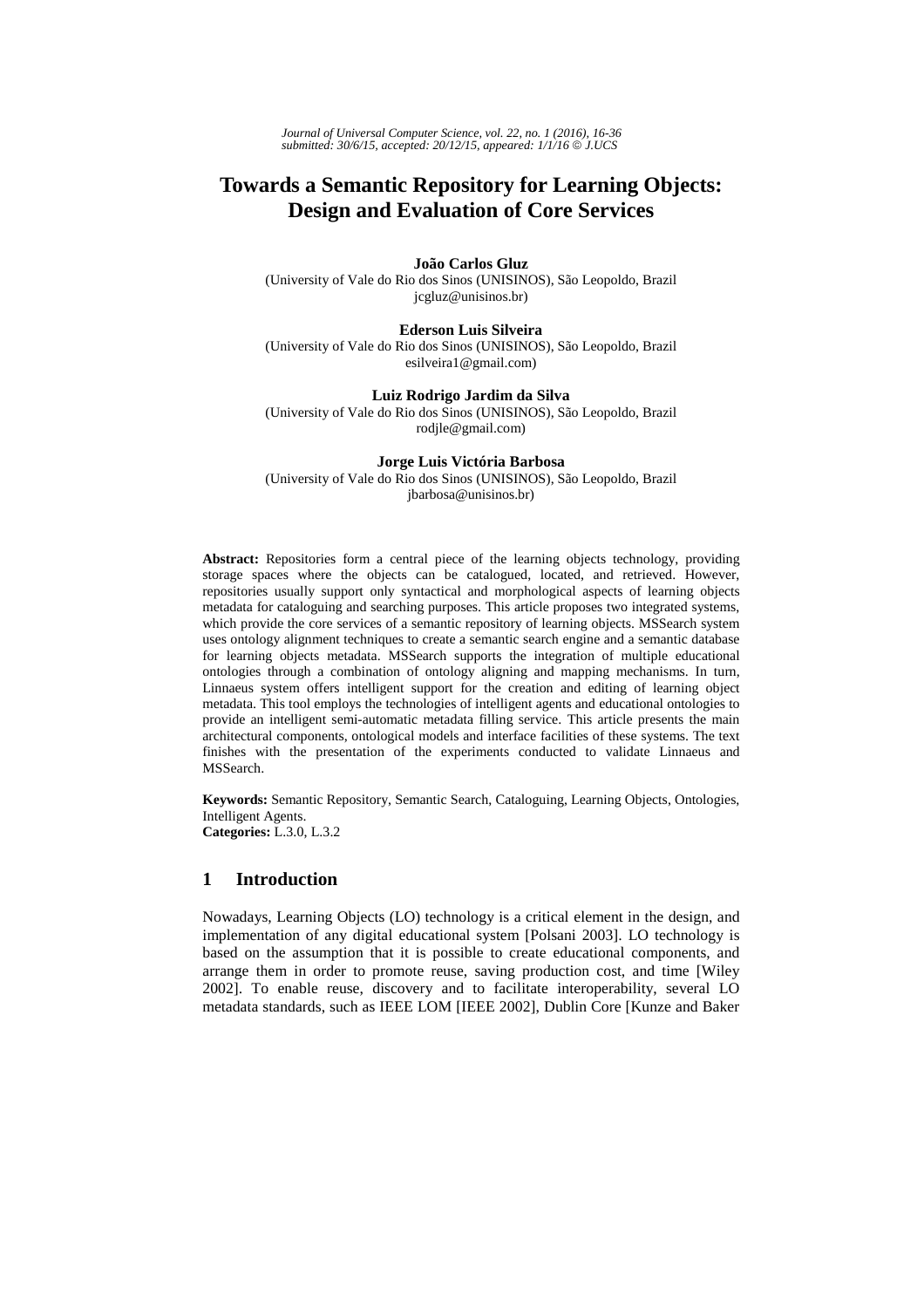2007], SCORM [ADL 2004] and OBAA [Vicari et al. 2010] were created. In these standards, learning objects are analysed on two abstraction levels, the metadata level, related to information about the object and the content level, related to the encapsulation, and organization of the learning material itself.

Agents, ontologies and metadata technologies are useful to bring semantics for educational contents when designing digital educational environments [Bittencourt et al. 2009; Bittencourt et al. 2008]. Software agents derived from Distributed Artificial Intelligence research [Weiss 2013]. They differ from the usual notions of software processes or software objects because their requirements of autonomy, reactivity, proactivity and sociability [Wooldridge 2009]. Intelligent agents are a refinement of software agents, applying knowledge representation and reasoning techniques to interpret perceptions, to plan and decide what actions should be execute to meet their goals, and to evaluate the results of these actions [Wooldridge 2009]. Computational ontologies are formal and explicit definition of the conceptual categories existing in some knowledge domain [Gruber 1993]. Ontologies incorporate an axiomatic structure, based on the description of these concepts, which defines the attributes, properties and relations between them. Ontologies are also commonly associated with the Semantic Web (SW) initiative, which offers a future vision for the Web where information is given an explicit meaning, making it easier for machines to automatically process and integrate information available on the Web [Berners-Lee et al. 2001]. Developments in Description Logics (DL) [Baader et al. 2007] resulted in OWL [W3C 2012], a logical language used to specify SW ontologies. Metadata [NISO 2004] provide the data elements and types used to represent information about contents: title, author, location, description, technical characteristics, relationship with other objects, etc.

In terms of digital educational environment, ontologies can specify the properties of educational contents and applications, but they are not tools to implement the active components of a system. On the other hand, software agents can implement the active components of the system, relying on ontologies as the source of the semantics of shared knowledge related to educational content. In this context, metadata elements and types define the basic linguistic terms used in educational ontologies.

There are several cases in the literature of independent use of agent, ontology or learning objects technologies in the design of educational systems. But the combined and integrated use of these three technologies in the design, and development of educational applications is not very common and is a key differential of the present work.

Repositories form a central piece of the LO technology, providing storage spaces where learning objects can be catalogued, located, and retrieved. In general, LO repositories contain only the metadata, which is used to catalogue, and locate the objects, allowing that the corresponding content is stored in other web servers. Currently the most prominent LO repositories are based on *DSpace* technology [Smith et al. 2003], and use relational databases for storing metadata. This kind of technology usually allows only the use of syntactical and morphological aspects of LO metadata for metadata editing and for searching purposes.

The main hypothesis of the present work is that the technologies of agents, ontologies and LO metadata can be successfully integrated to provide the semantics for two of the most critical services of a LO repository: the search service, used to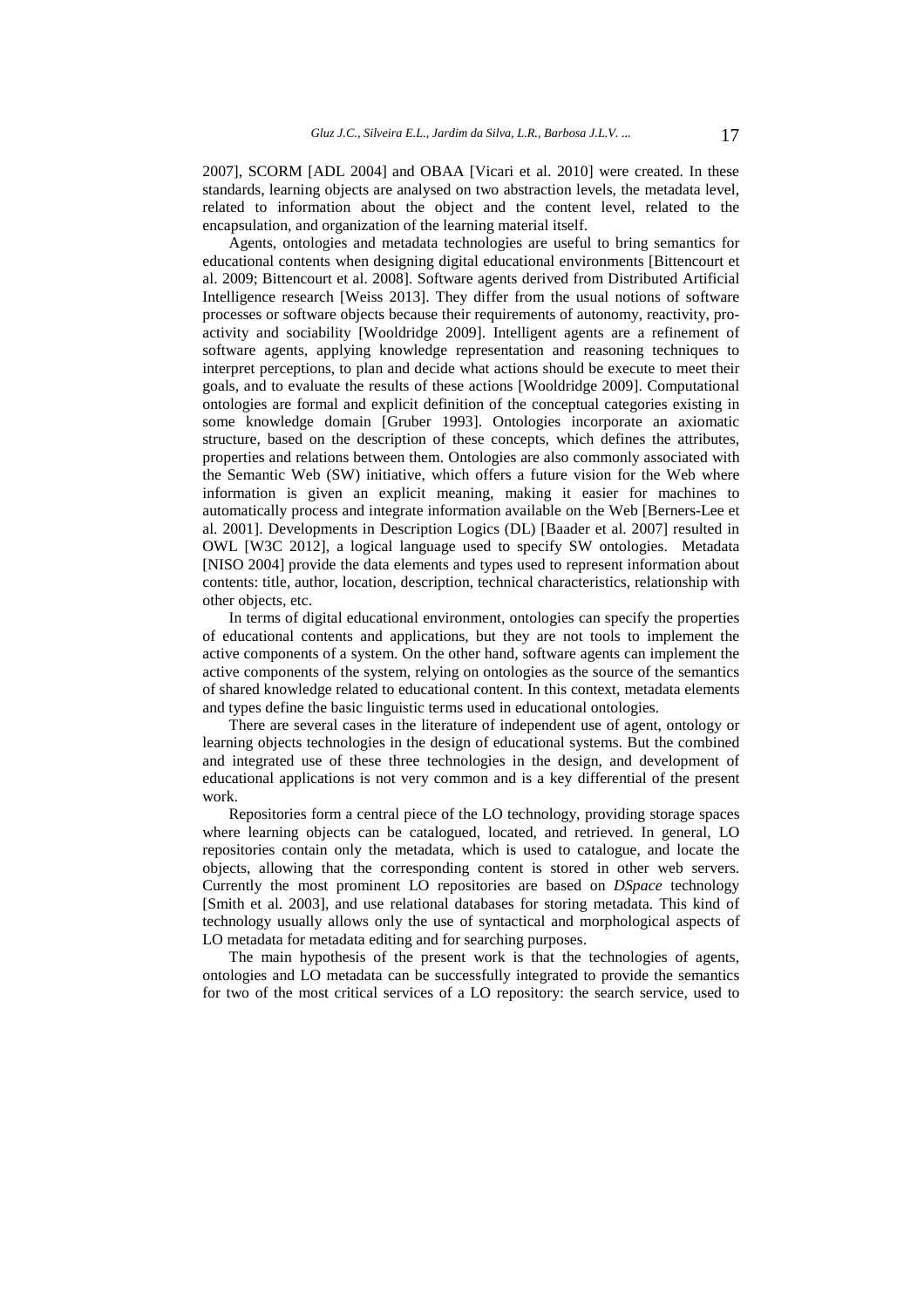find LO appropriate for some educational purpose and the LO metadata editing service, essential for the correct cataloguing, indexing, searching and retrieving of this kind of objects.

In a semantic search the meaning of the words used in the query is considered in the search process. This involves, for instance, the understanding of the intention of the user and the context of the search term, either on the Web or within a closed system [Gunter 2009; Ramachandran and Sujatha 2011]. However, the properties that characterize a search of objects as semantics, like the ability to understand the user's intention or understand the context of the search term, require an epistemic basis, which will define meanings, and how they can be understood by the system. This epistemology must be supported by an effective technology to make the semantic search feasible. Ontology technology could help in this, already being suitable for the representation of learning domains, educational applications, and learning objects [Bittencourt et al. 2009; Mizoguchi et al. 2007].

The *MSSearch* system proposed in this article implements a semantic search engine together with a LO repository that represents LO metadata in OWL. Besides, being an example of how to combine agent, ontology and LO metadata technologies to build a semantic search engine, *MSSearch* contributes with a new approach to help in scalability issues: it uses ontology alignment techniques [Ehrig 2007; Euzenat and Shvaiko 2013] to integrate new ontologies on the search engine.

The main problem related to LO metadata creation and editing, is the complexity and extension reached by current LO metadata standards, like IEEE-LOM [IEEE 2002]. Asking for content designers (or teachers) to understand the meaning and applicability of all data elements of these standards to correctly catalogue their material is simply ineffective, increasing substantially the time and effort spent to correctly fill the metadata. Metadata creation and editing are crucial activities of LO repositories, LO correctly catalogued and indexed is a necessary condition for obtaining relevant material from search and retrieving processes. Thus, the creation of intelligent tools able to assist these activities becomes a key point for LO repository technology.

This is the main goal of the *Linnaeus* tool proposed in this article. This tool assists the activities of creating and editing LO metadata for educational domains. *Linnaeus* is also based in a successful combination of agents, ontologies and LO metadata technologies, but its main contribution is the automatic metadata filling mechanisms based on inferences over the aligned educational ontologies produced by *MSSearch*.

These two integrated systems *Linnaeus* and *MSSearch* provide the core services of the semantic repository of learning objects proposed in this work. The OBAA metadata ontology [Gluz and Vicari 2012] represents, and stores the LO metadata of the semantic repository. This OWL ontology was selected, because it fully represents IEEE-LOM metadata, providing additional new metadata able to represent accessibility, multimedia, and multi-platform information associated with contents. Moreover, OBAA ontology can represent all non-qualified Dublin Core metadata [Kunze and Baker 2007].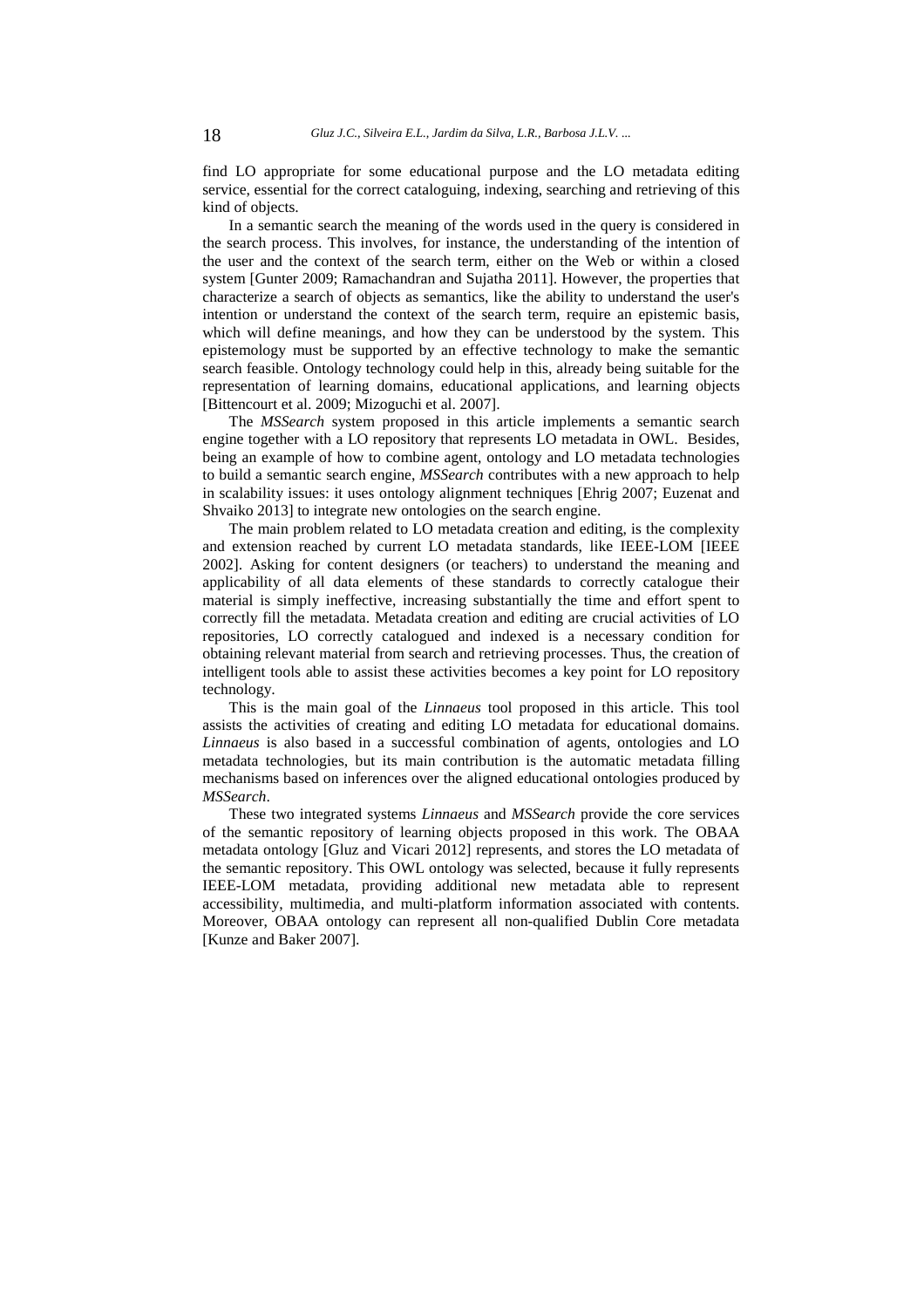## **2 Related works**

As independent technologies, agents, ontologies and learning objects are being applied to the design and development of educational systems for a while. There are some cases of integrated use of two of these technologies, but the combined and integrated use of these three technologies in the design, and development of educational applications is not very common.

Agent-based technology has been instrumental for the design of educational systems such as Intelligent Tutoring Systems (ITS) for a long time [Gürer 1998; Giraffa and Vicari 1998]. Intelligent agents able to take educational, or pedagogical roles to facilitate, or assist teaching processes are called pedagogical agents [Gürer 1998; Giraffa and Vicari 1998]. Recent examples of this literature are the works [Bittencourt et al. 2008; Frasson et al. 2005; Sklar and Richards 2006]. Agent technology has also been applied in the design of other types of educational systems, with some emphasis on the use of agents in Virtual Learning Environments (VLE) [Arias et al. 2009] and digital contents [Dietze et al. 2007], as exemplified by the Intelligent Learning Object (ILO) approach proposed in [Silveira et al. 2004].

Most of the works on agents still are very focused on the ITS [Bittencourt et al. 2008; Frasson et al. 2005; Sklar and Richards 2006] and VLE [Arias et al. 2009] perspectives, not intersecting with the LO semantic repository perspective considered in this work. The application of agent technology for LO is more promising, however the works observed in the literature [Stoilescu 2008; Silveira et al. 2004] also do not take into account the requirements and questions related to LO repositories.

The use of ontology technology already has proven useful in designing various types of educational environments including, among others, web environments [Bittencourt et al. 2009], and formal educational models [Hayashi et al. 2009]. In this context, ontologies are used to define the properties of elements and entities related to the educational system. There is a tendency to follow the structure of the ITS, and divide educational ontologies into three types: a) ontologies for the learning domain, b) ontologies about teaching methods, and c) ontologies about the student model. However, there are also proposals that integrate partial aspects of these three types [Mizoguchi et al. 2007; Hayashi 2009].

Generally, works on the application of ontologies in education [Bittencourt et al. 2009; Mizoguchi et al. 2007; Hayashi et al. 2009] were more interested on the impact and benefits of this kind of technology on learning environments, exploring how ontologies could represent learning domains, educational applications, students profile, curricular structure and similar issues. The relation with our work is irregular, being more predominant when issues related to learning contents are considered. When this occurs, the most important differential in our proposal is the dynamic alignment mechanism that allow the semantic repository to keep for searching purposes an updated an integrated ontology, composed not only by the metadata ontology, but by educational ontologies representing distinct learning domains, curricular structure and pedagogical knowledge.

The application of ontology technologies derived from Semantic Web initiative [Berners-Lee et al. 2001], on the design of educational environments and systems is a relatively recent trend [Isotani et al. 2009; Bittencourt et al. 2008]. The works [Dietze et al. 2009; Dietze et al. 2007] are directly related to the approach employed in the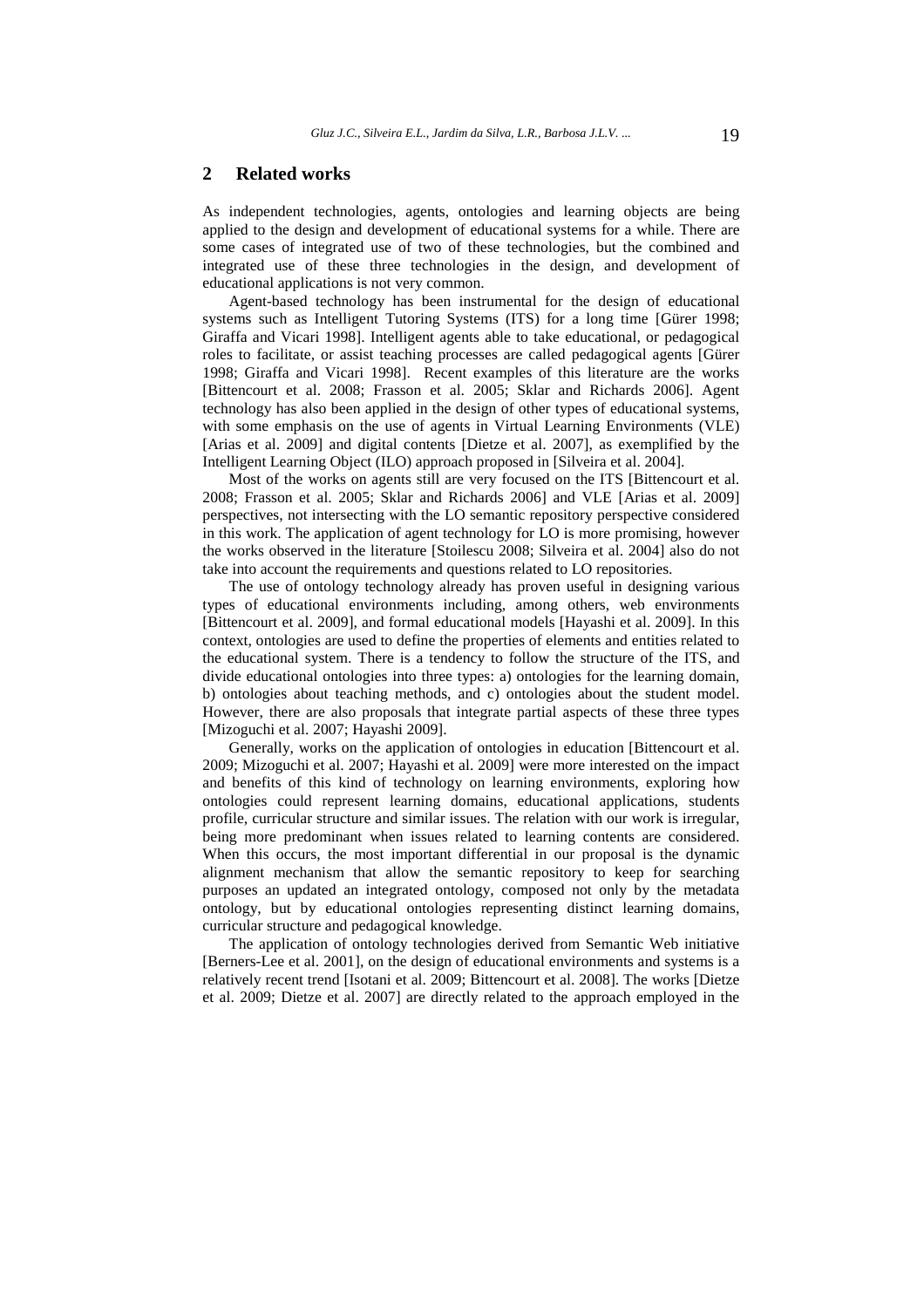present work, focusing on the creation of semantic web-services able to represent and manipulate LO metadata through the ontologies. The work [Dietze et al. 2007] defines an OCML ontology, which partially represents the SCORM 2004 [ADL 2004], IMS LD [IMS, 2014] and IEEE-LOM [IEEE 2002] metadata standards. A semantic web-service architecture is defined to represent and handle LO metadata. The work [Dietze et al. 2009] proposes a content adaptation model based on goals associated to a learning process and the LO metadata of the educational resources used in this process. It uses the same OCML ontologies presented in [Dietze et al. 2007].

Besides the use of agents instead of web-services, the most important differential that *MSSearch* and *Linnaeus* have in respect to [Dietze et al. 2009; Dietze et al. 2007] is the metadata ontology employed to represent LO metadata. This ontology is based on OWL standard and fully represents all IEEE-LOM [IEEE 2002] and non-qualified *DublicCore* metadata [Kunze and Baker 2007]. *MSSearch* also suffers from the same scalability issues of [Dietze et al. 2009] being dependent on a unique aligned ontology for searching purposes. However, *Linnaeus* does not have this problem, handling sets of several ontologies to help users to fill metadata.

More recent works have started to consider the Linked Data (LD) approach for the design of educational applications [Yu et al. 2012; D'Aquin et al. 2013]. The LD approach begins by admitting that concrete real-world (i.e. web) data is essential for any Semantic Web (SW) application. To be useful for SW purposes, LD should be in the form of RDF triples that link web documents (or elements of documents) to properties and concepts (classes) eventually available in the form of ontologies. Due to the non-constrained form of LD (they do no need to be related to any OWL ontology), there is a real necessity to use data mining, knowledge discovery or other analytics technique to understand the meaning of these data. Because of this, even assuming that LD offers a very interesting research possibility, there is a very minimal intersection on this kind of research with the work presented in this paper.

Much of the work related to LO has focused on creating tools to assist in the creation of learning objects. FreeLoms [Freeloms 2014], eXe Learning [G.-Barbone and A.-Rifon, 2010] and Xerte [Ball and Tenney 2008] tools are the outstanding examples of this kind of work. All of them provide a graphical interface to fill the metadata. Another relevant area of study is dedicated to create repositories to store, edit and retrieve LO metadata. These studies resulted in systems like *DSpace* [Smith et al. 2003)] that uses the DCMI metadata and FEB [Schreiner et al. 2012] based on OBAA metadata [Vicari et al. 2010].

LO authoring tools [Freeloms 2014; G.-Barbone and A.-Rifon 2010; [Ball and Tenney 2008] provide mechanisms for information entry supported by vocabulary and explanations about the semantics of metadata, but the information still has to be filled manually by the user. They suffer from the lack of intelligent mechanisms to help in the filling of LO metadata automatically. Current technologies for LO repositories, like the *DSpace* system [Smith et al. 2003] can edit and store LO metadata through a web interface, and retrieve these metadata through an OAI protocol interface. However, the semantics of the information stored in LO metadata is not considered for these operations.

There are some works that provide semantic search services based on ontologies and ontology alignment techniques. For instance, the D-OSWS [Ochs et al. 2011]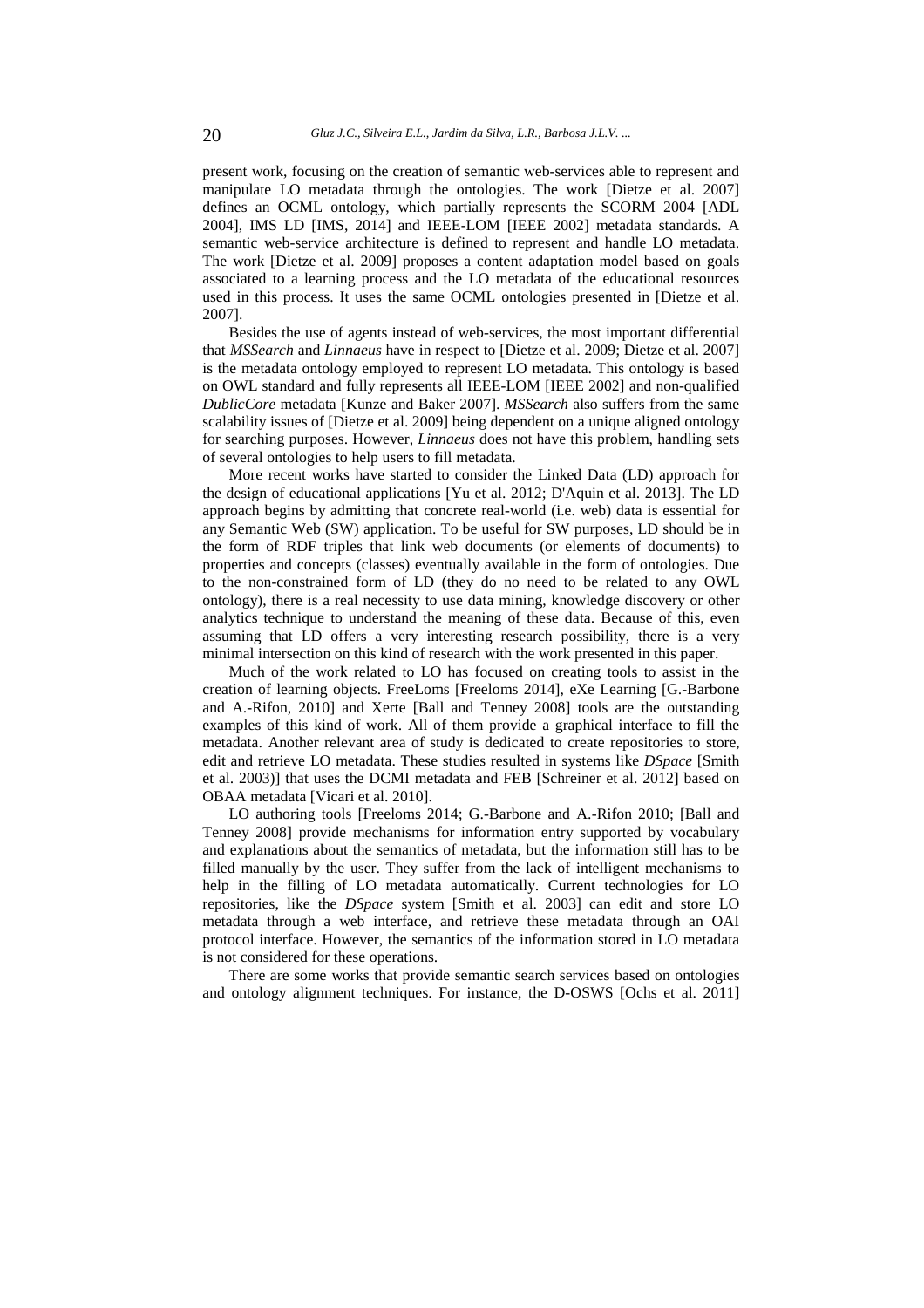system uses alignment mechanisms to build an intermediate ontology to search famous people in DBpedia. The BROAD [Teixeira et al. 2012] tool provides RESTful services to search LO using SPARQL queries. This tool incorporates an inference engine to provide semantic search of LO. However these works have some gaps specifically addressed by *MSSearch*. D-OSWS [Ochs et al. 2011] explores the alignment mechanisms, but cannot be directly applied to standard learning objects. The BROAD [Teixeira et al. 2012] uses the semantic search based on the metadata ontology and focused on LO, but ignores that the metadata usually define data-types of items. Therefore, this tool does not explore the concepts and relations that could exist among these items. Moreover, this tool does not consider the alignment of independent ontologies for learning domains, teaching strategies, or other educational topics.

# **3 Software Architecture**

The software architecture of the semantic repository was designed according to the guidelines of the MILOS [Gluz et al. 2012]. MILOS is an agent-based infrastructure that provides intelligent support for all activities involved in the life cycle of OBAA LO. The architecture is divided into three abstraction layers: (a) *Ontology layer*: it is the conceptual layer of the infrastructure that specifies the knowledge that will be shared among agents; (b) *Multiagent systems layer*: it is the action layer that implements the requirements foreseen in OBAA proposal; (c) *Interface facilities layer*: it provides the communication facilities of MILOS agents, allowing the agents to interact with users, LO repositories, databases and other external applications. This layered structure was used to design the semantic repository proposed in this article, resulting in the software architecture presented in Figure 1.



*Figure 1: Overview of Semantic Repository Architecture.*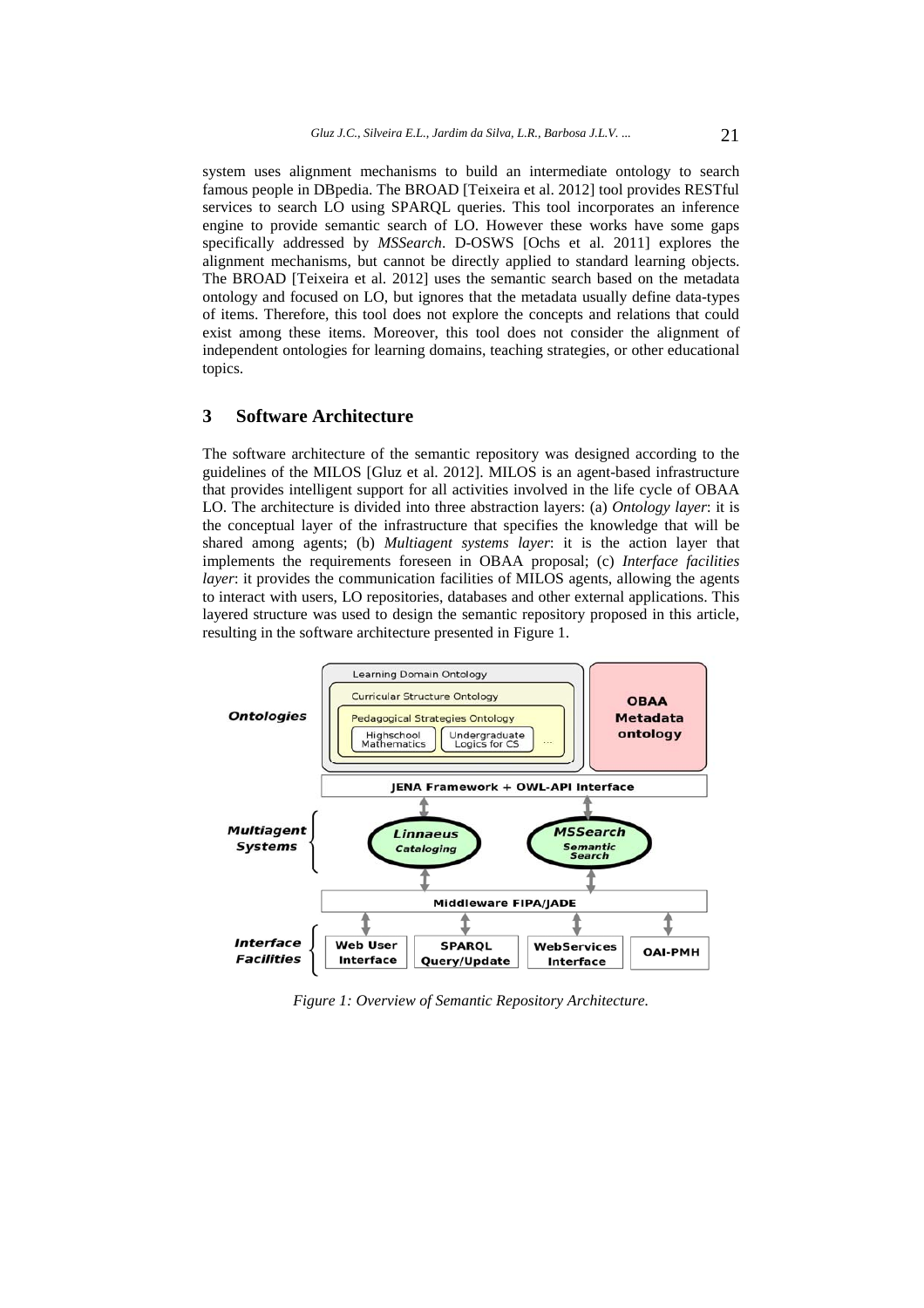In this architecture the ontology layer is divided in the OBAA metadata ontology, which represents the basic knowledge about LO stored in the repository, and a set of educational ontologies that contains the knowledge about the learning domains of these objects, the knowledge about the curriculum where these objects are inserted and the knowledge about the pedagogical strategies and teaching methods to be used with these objects. The intelligent services provided by the semantic repository are divided in two multiagent systems: the *MSSearch* semantic search engine and the *Linnaeus* system, which helps users to create and edit LO metadata.

The overall architecture of *MSSearch* is shown in Figure 2. The UML 2.0 communication diagram shown in Figure 2 is used in all MILOS projects. It extends the UML notation in some aspects that is worth to explain. Agents' stereotypes can be used as lifelines of the diagram. Ontologies are represented by rounded rectangles. If some ontology encloses an agent, this implies that the agent uses the ontology to give meaning to its interactions with other agents. Thus, the communication links connected to this agent that pass over the ontology rectangle must contain messages related to the ontology. If some ontology is enclosed inside other ontology, then the enclosing ontology provides terms and relations that are used in the enclosed ontology.



*Figure 2: MSSearch system architecture.*

The *WebQueryInterface* facility provides the web interface with end users, while the *WebAdminInterface* facility provides the web interface for administrators. The web services interface is implemented by the *RESTfulInterface* facility, and the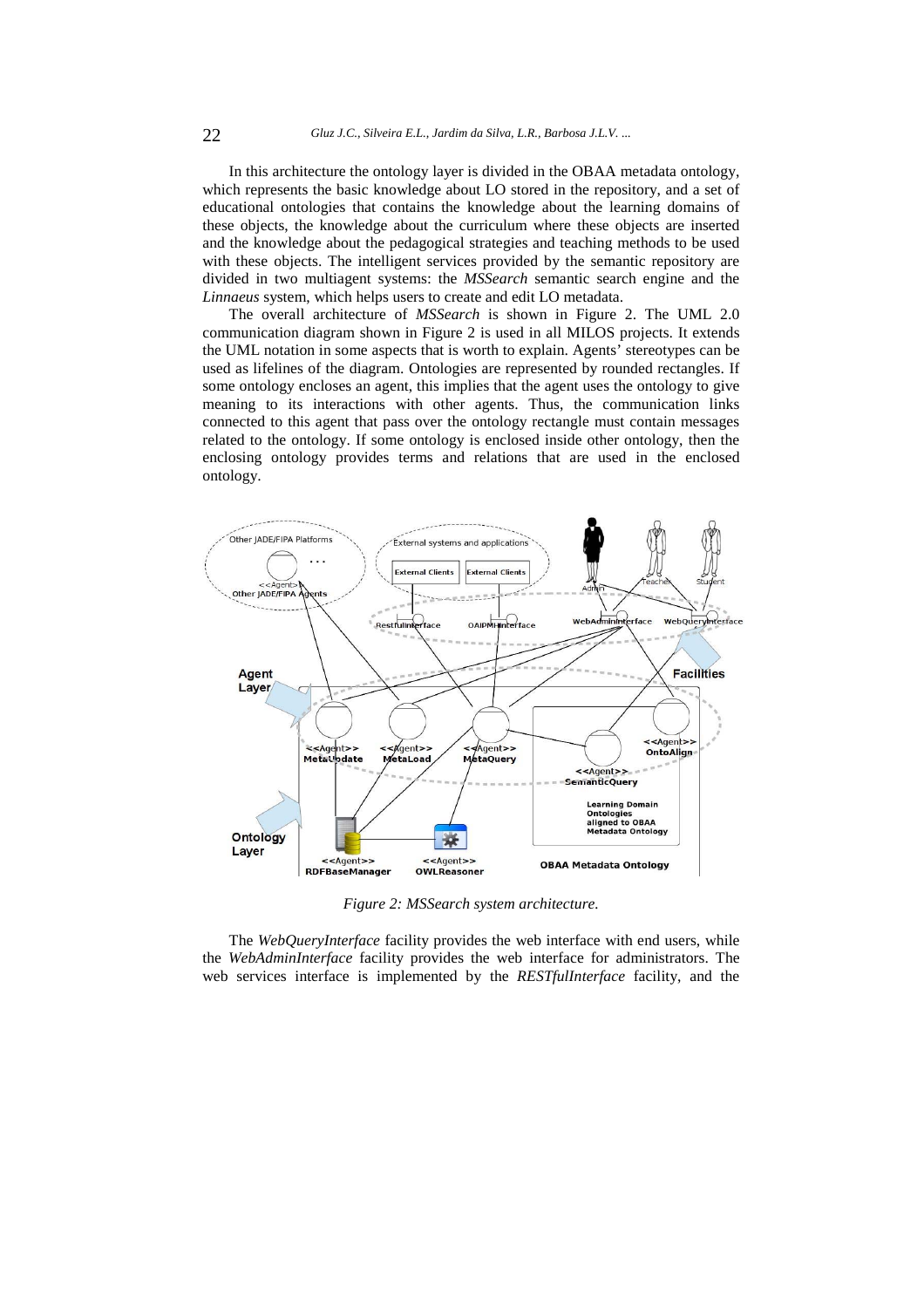*OAIPMHInterface* facility implements the access gateway to LO repositories through the OAI-PMH harvesting protocol .

The *MetaQuery* agent is responsible for executing the queries in the semantic repository. *RDFBaseManager* agent encapsulates a RDF triples storage, which is the database used by the semantic repository. *MetaLoad* agent makes bulk loads of learning objects metadata to initialize the database, while *MetaUpdate* agent updates metadata stored in the database. The *OntoAlign* agent performs the alignment of ontologies. The *SemanticSearch* agent implements the semantic search mechanism and the relevancy-based ordering of query results. This agent works with the *OWLReasoner* agent that encapsulates the OWL inference engine used in *MSSearch*.

The *MetaQuery*, *MetaUpdate*, *MetaLoad*, *OWLReasoner* and *RDFBaseManager* agents form the core subsystem of the semantic repository. It combines the JENA TDB RDF database, with the *Pellet* reasoner [Clarksia 2014] to provide a semantic database able to store, locate, and retrieve LO metadata in RDF format.

The *Linnaeus* system helps the users in the activities of creating and editing LO metadata information. The software architecture of *Linnaeus* is aligned with MILOS infrastructure [Gluz et al. 2012] and integrated with the *MSSearch* system, as shown in the Figure 3. The main function of *Linnaeus* is to provide a set of wizards to support the filling of LO metadata. The *Linnaeus* provides an intelligent and proactive service that helps users without technical knowledge about standards of LO metadata.



*Figure 3: Linnaeus system architecture.*

The intelligence of *Linnaeus* user interface was based on wizards. The creation of the LO metadata occurs semi-automatically with little user involvement, guided by inference mechanisms. The inference process can generate and validate LO metadata considering the previous experience of user with learning domains. The *UserGateway*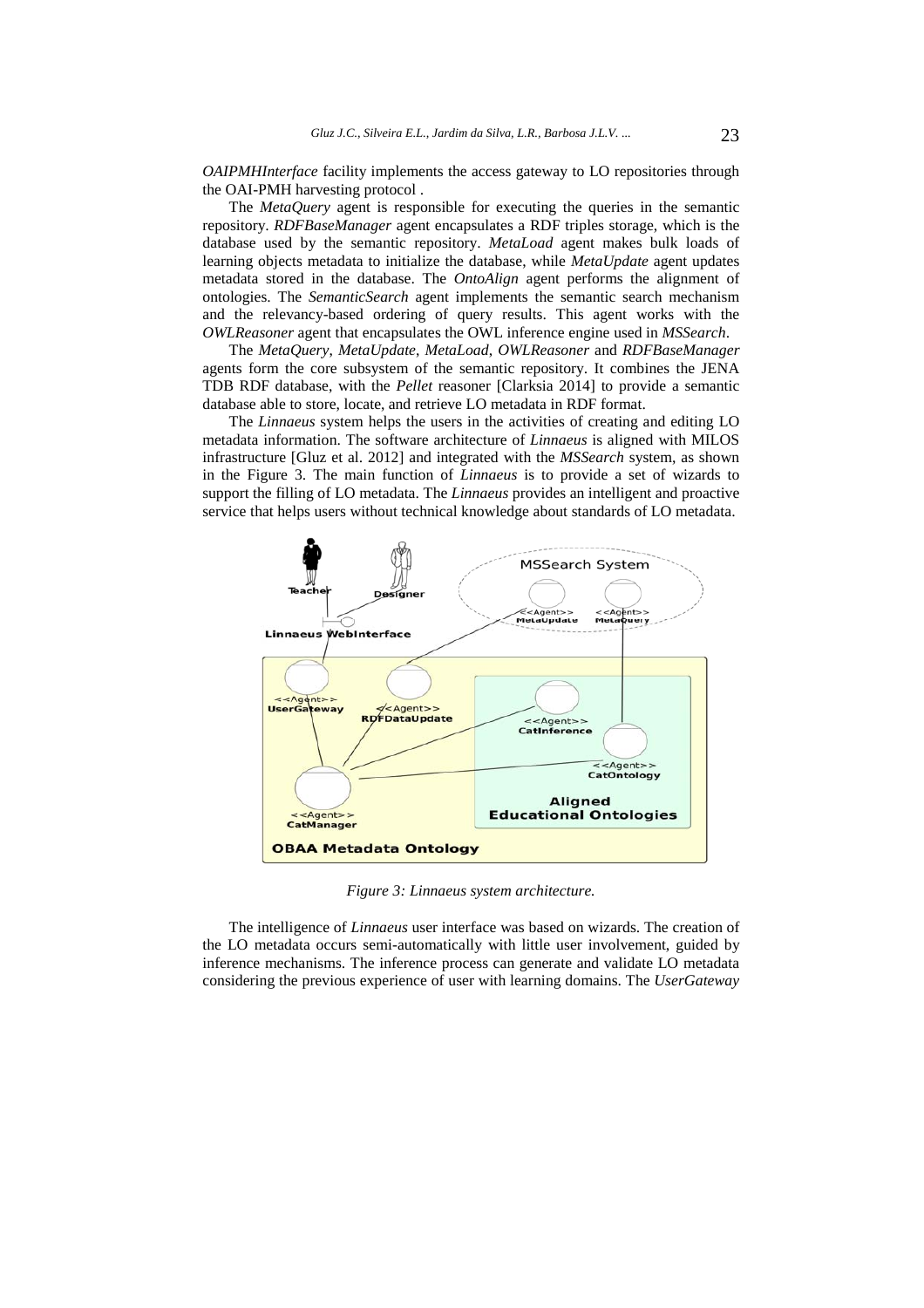agent is responsible for all user interaction. Requests or responses from users are formatted and sent to the *CatManager* agent that in turn will activate other agents.

The *CatManager* agent coordinates the metadata generation process. In the first step of its basic cycle of operation, *CatManager* activates the *CatOntology* agent to get information about educational and metadata ontologies currently available in the semantic store provided by *MSSearch* system. After, the *CatManager* requests *UserGateway* agent to obtain more information from the user. Having the ontology and user information, *CatManager* requests the *CatInference* agent to infer new metadata values based on the educational and metadata ontologies. This basic cycle repeats if the set of metadata is not complete. When the set of metadata for the LO being catalogued is completely generated, the *RDFDataUpdate* agent sends this set to the semantic store provided by *MSSearch* system. The *RDFDataUpdate* also is responsible for the update of metadata information already present in this store.

# **4 Ontological Model**

Ontologies and metadata can be used in conjunction to support semantics either to help users to fill the LO metadata or to query for information in the repository. Figure 4 shows the overall structure of the ontological model adopted by the semantic repository. The OBAA metadata ontology [Gluz and Vicari, 2012] provides the basic vocabulary of linguistic terms that can be applied to learning objects. This ontology defines the RDF syntax, and the OWL data type to be assigned to all OBAA [Vicari et al. 2010] and IEEE-LOM [IEEE 2002] metadata.



*Figure 4: Ontological model of the semantic repository.*

The knowledge represented in these ontologies allow semantic search engines to take into account the educational context where the LO is being used. In addition, authoring tools can use the knowledge available in educational ontologies, like the conceptual hierarchy and the relationships of learning domains, curricular structures and teaching strategies, to help users in their authoring activities.

These educational ontologies are structured in levels, starting from the most general level formed by the Learner Domain ontology, which defines high-level classes of learning domains, passing by the Curricular Structure ontology that define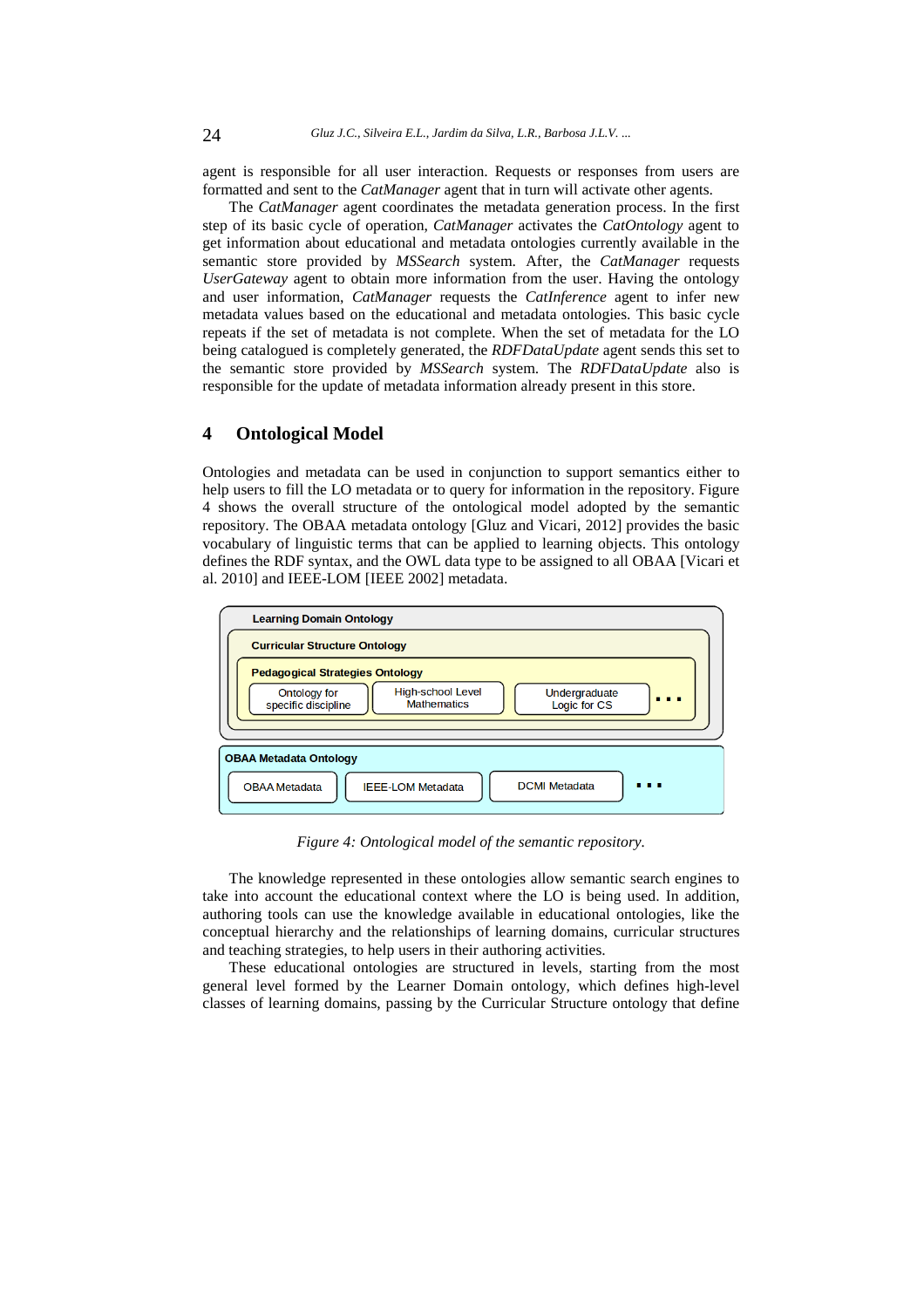general concepts related to curriculum of courses and disciplines, and reaching to the Pedagogical Strategies ontology that defines overall concepts related to strategies and methods for teaching subjects. Ontologies for specific disciplines should include general educational ontologies (the Learner Domain, Curricular Structure and Pedagogical Strategies ontologies), and specialize the higher-level concepts, classes and relationships defined in these ontologies.

Educational ontologies are fundamentally distinct from the metadata ontology in the context of the MILOS reference architecture [Gluz et al. 2012]: educational ontologies identify concepts and terms related to educational contents, teaching methods and learning processes, while the metadata ontology represents the data types and possible values of LO metadata information. Concepts from educational ontologies could appear in the values of metadata elements from metadata ontology, but this relationship is not defined in any one of these ontologies. This relationship is established by a *mapping* of the terms and concepts from educational ontologies to the LO metadata elements and values of metadata ontology. The mapping process is helped by "*Obaa*" annotations, which are interpreted by the search algorithm as a mapping between the conceptual ontology and some corresponding metadata value in the metadata ontology. Note that the annotation of educational ontologies, even when done manually, does not need to be a tedious process. Only the higher levels of the class hierarchy need to be annotated. The search engine supports the inheritance of annotations, which ensures that the remaining levels of the hierarchy are automatically annotated.

Several processes are used to dynamically add new ontologies to the ontological model. If some educational ontology already follows the general classes and relationships currently used in the ontological model, then the ontology can be simply loaded in the semantic database by the *RDFDataManager* agent and recognized by *OWLReasoner* agent (see Figure 2). If this is not the case, then the ontology alignment operation provided by the *OntoAlign* agent (see Figure 2) can be used to align new educational ontologies to the ontological model. The alignment of ontologies may require a large computing power [Shvaiko and Euzenat 2011; David et al. 2010]. To minimize this problem, our approach was to employ heuristics derived from the structure of the application domain to reduce the number of steps in the comparing process. Thus, besides the use of standard text-based techniques supported by lexical vocabularies to align ontologies [Ehrig 2007; Euzenat and Shvaiko 2013], the *OntoAlign* agent also incorporates alignment heuristics in the form of annotations on the ontology. This agent extends the *AlignApi* API [David et al. 2010] to implement the alignment process. The similarity algorithm was modified to avoid comparison with all entities, enabling only the comparison with annotated elements.

The "*Alias*" annotation is used to include heuristic information on educational ontologies. For instance, to circumvent the issue of not having a good public domain lexical vocabulary of Portuguese language, it is possible to use values of "*Alias*" annotation initiated by the term "*Align*" to explicitly indicate synonyms for some class or relationship. These annotation values are understood by the alignment algorithm and used to find equivalent classes or relationships in other ontologies.

An example could illustrate the use of this annotation. In Brazil, the secondary education period is currently called "*Ensino Médio*", thus a class "*EnsinoMedio*"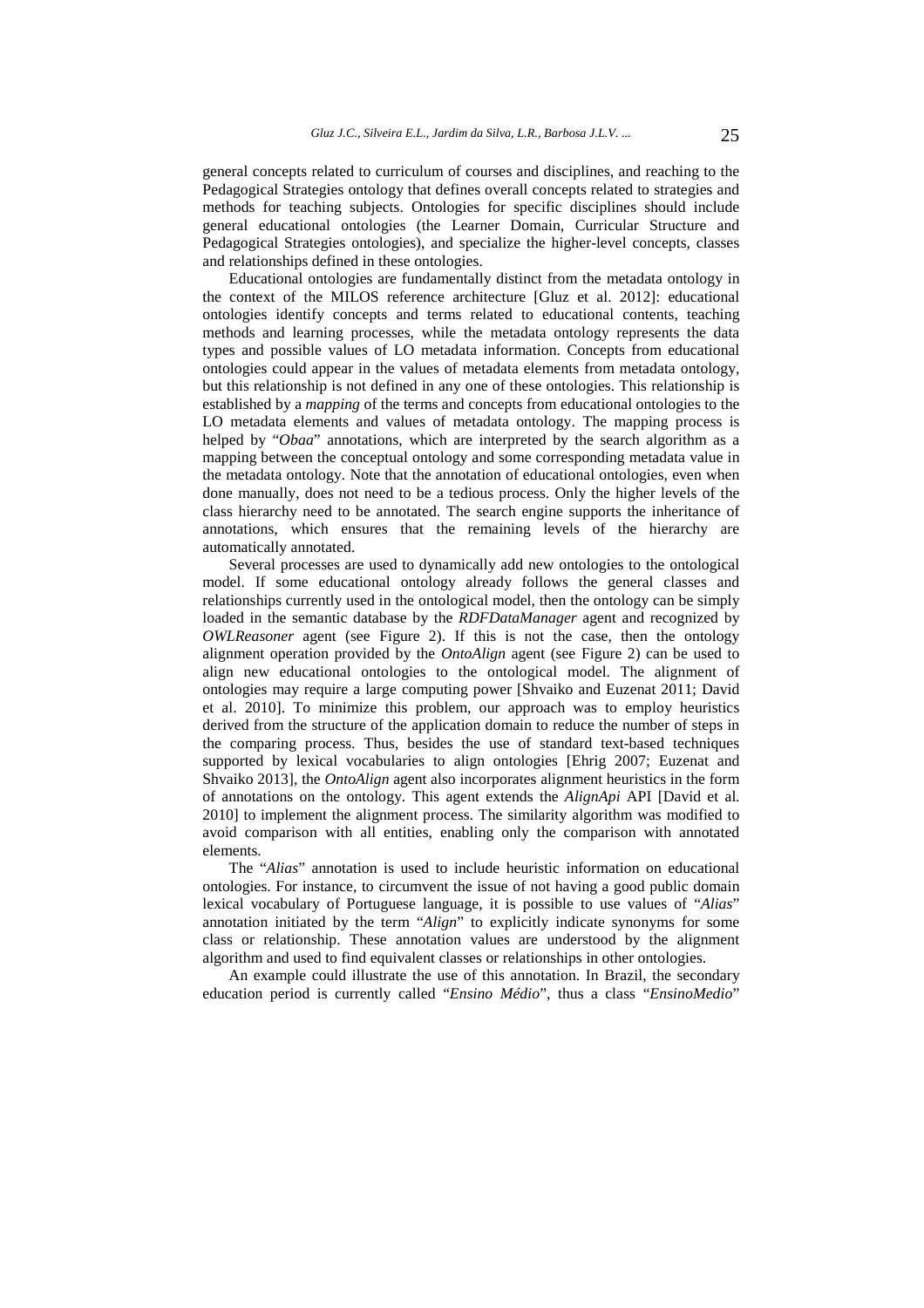could be used to represent this period of education. However, some time ago this period was called "Ensino de Segundo Grau" or "Ensino Secundário", thus "*Align*" annotation values "*Align.EnsinoSegundoGrau*" and "*Align.EnsinoSecundario*" associated to this class name could allow the alignment of this ontology to older educational ontologies.

# **5 Inferences**

The semantic search engine used in *MSSearch* aims to retrieve learning objects from a repository that supports OWL (SPARQL) queries. Users need only to provide keywords, and then the search engine deduces the appropriate semantic context for the search. To this, the *MSSearch* engine correlates context information with aligned ontologies to create an appropriate SPARQL query. The search mechanism is implemented by *SemanticQuery* agent (see Figure 2). The Orengo algorithm [Orengo and Huyck 2001] is applied first to remove suffixes and stop words from the keywords. Then, the base of aligned ontologies is consulted to obtain all LO semantically related to the keywords. In this step, if "*Obaa"* mapping annotations are present, they are used to relate keywords to specific LO metadata. However, if no mapping annotation is found, the algorithm will correlate the keywords provided by user to target values of *descriptionIs*, and *keywordIs* metadata relationships.

A SPARQL query is then built combining the list of terms extracted from the aligned ontologies with relationships that identify learning objects metadata. This query is sent to *MetaQuery* agent (see Figure 2) and the resulting RDF triples are formatted in HTML and sorted in decreasing order, according to the relevancy. The evaluation of the relevance takes into account the number of occurrences found in the text of the metadata. A filter is applied to eliminate less relevant results.

The *Linnaeus* system uses a rule-based inference engine to generate the contents (values) of metadata. Examples of inference rules used by *Linnaeus* in natural language format are presented in Figure 5.

| Examples of rules used to fill the general group of metadata:                                                                                                      |
|--------------------------------------------------------------------------------------------------------------------------------------------------------------------|
| IF Language is informed by user                                                                                                                                    |
| <b>THEN</b> fill languageIs metadata with Language;                                                                                                                |
| IF LearningDomain is informed by user                                                                                                                              |
| THEN search LearningDomain.Ontology;                                                                                                                               |
| IF LearningDomain. Ontology is defined AND                                                                                                                         |
| LearningDomain. Topic is informed by user                                                                                                                          |
| THEN search LearningDomain. Topic. Description in                                                                                                                  |
| LearningDomain.Ontology AND                                                                                                                                        |
| THEN fill descriptionIs metadata with                                                                                                                              |
| LearningDomain.Topic.Description;                                                                                                                                  |
| Technical group metadata information can be filled based on the content files associated to the<br>learning object. Some rules for this group are presented below: |
| IF ContentFile is informed by user                                                                                                                                 |
| THEN fill specificSizeIs metadata with ContentFile.FileSize;                                                                                                       |
| IF ContentFile is informed by user AND ContentFile. Type is video                                                                                                  |
| <b>THEN</b> fill durationIs metadata with ContentFile. VideoTime;                                                                                                  |

*Figure 5: Examples of Linnaeus inference rules.*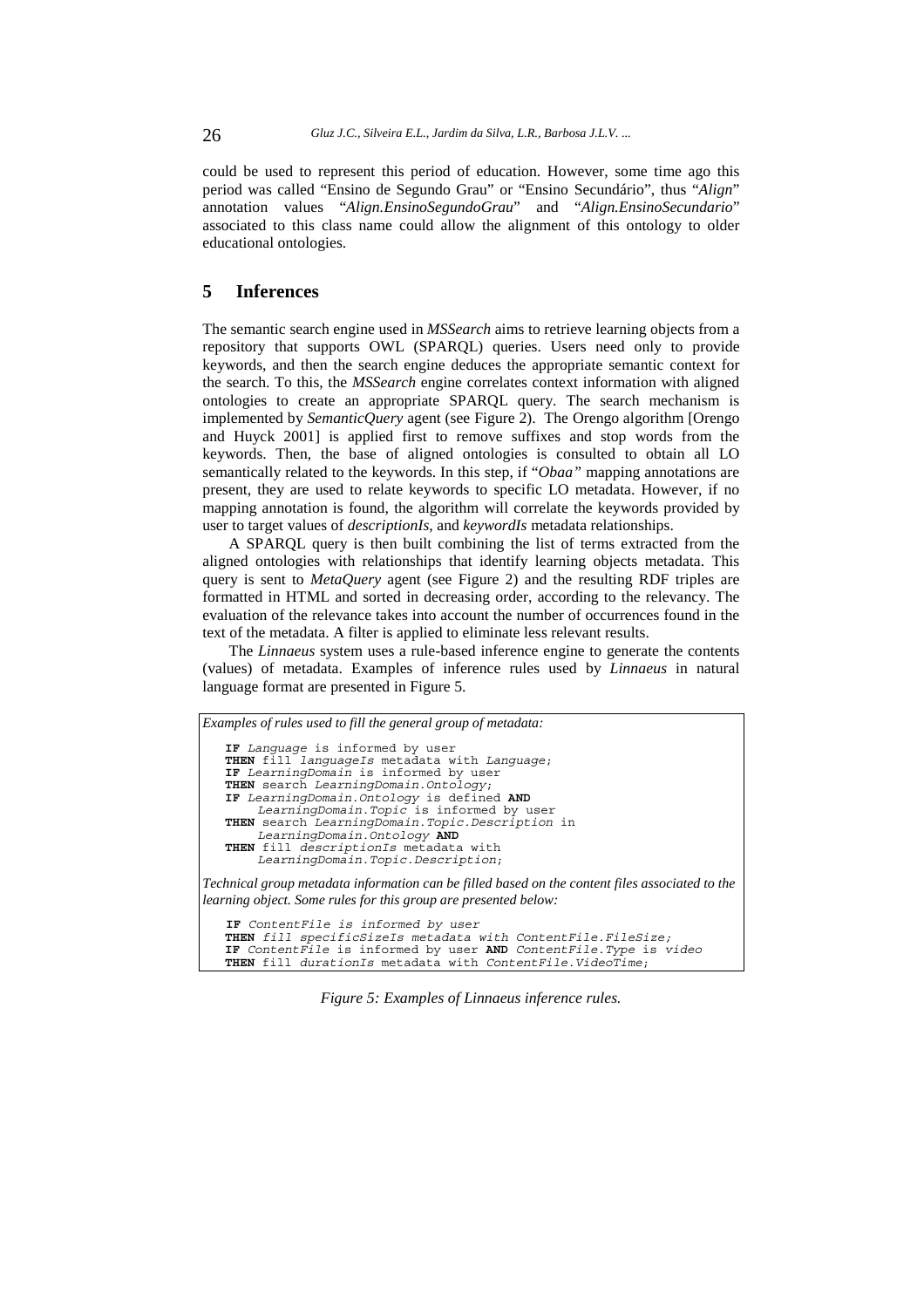This engine extracts the knowledge represented in the hierarchy of concepts and axioms of the educational ontologies to infer information that will be stored as metadata values. The inference engine produce new metadata values, combining this ontological knowledge with information provided by users.

## **6 Interfaces**

*MetaQuery* agent accepts SPARQL queries and *MetaUpdate* agent accepts update commands with SPARQL Update syntax. In turn, *MetaLoad* agent implements bulk transfers of metadata using RDF triples. The semantic database can be accessed by and agent-based FIPA/JADE interface through the *fipa-request* protocol. Two additional interfaces are also implemented: an OAI-PMH interface and a RESTfull web services interface that supports queries and updates using SPARQL commands.

The *Linnaeus* provides distinct modes of user interfaces that adapt to the knowledge that the designer has in relation to the technical aspects of LO. The easy mode is for users without technical knowledge about LO or metadata. The expert mode interface is similar to *DSpace* interface, allowing users with good knowledge about LO metadata to have access to all metadata available in OBAA [Vicari et al. 2010]. In the intermediate mode interface the user interacts with wizards, but can complement the remaining of metadata in any point of the interaction. The easy mode interface is fully guided by wizards that interact with the user to extract the information necessary to infer the remaining metadata. The metadata generated by wizards is presented to the user in the end of the interactions for a revision.

The end user web interface of *MSSearch* is implemented by the *WebQueryInterface* facility (see Figure 2). To use this interface, end users do not need advanced knowledge about LO; they only need to enter the keywords to search. The search returns a list of LO, with information about their metadata structured by OBAA standard. The *MSSearch* system also allows the users to select the most relevant results and also to limit the amount of results to be presented.

## **7 Experiments**

We have conducted several experiments to evaluate *Linnaeus* and *MSSearch* systems. The test platform was formed by a cluster composed by eight computers isolated from the Internet. Each computer of the cluster has the same configuration and runs Linux as the operating system, the JADE platform as communication middleware for agents and Glassfish/Apache Tomcat as web application providers. To provide external access to the systems running on the cluster, the cluster is connected to a dual port gateway computer. This gateway also runs the Apache web server that provide the interface to the cluster's systems. The experimental systems can be accessed by the project's portal page *http://obaa.unisinos.br/*. The next subsections present these experiments and their results.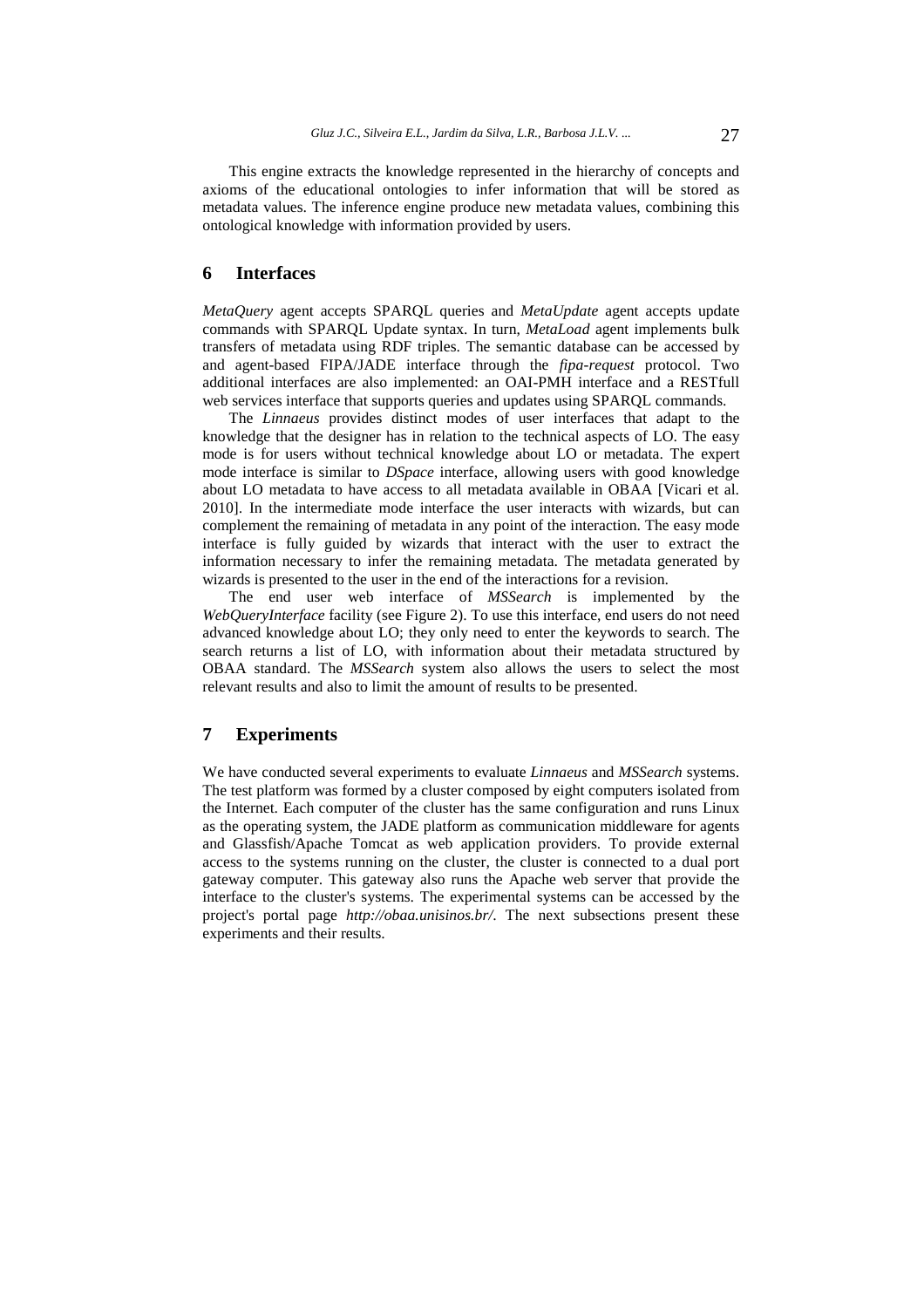#### **7.1 Usability of the easy mode interface**

The goal of this experiment was to validate usability of the easy mode interface of *Linnaeus*. An objective metric, which considers the number of user interactions necessary to generate the set of metadata for a given LO, was used for validation purposes. In this metric, a smaller number of iterations corresponds to a best index of usability. The number of iterations of the *Linnaeus* system was compared with the number of interactions needed to create the same metadata via a metadata editing interface without wizard support, indicating how much work *Linnaeus* has saved for the user, if the user have decided, instead, to use a tool like *DSpace*.

For this experiment were selected 10 learning objects from BIOE [MEC 2014], which is a well-established repository used by various educational institutions. The learning domain chosen was the high school Mathematics due to the available support of a teacher with more than five years of experience in this domain. This teacher does not interfere with the usability experiment, but was instrumental in the assessment of the quality of the metadata generated by *Linnaeus*. The content of these 10 objects were presented to a user with some experience in the use of tools to generate LO metadata. However, the test subject was not a teacher and had no previous experience with this learning domain. Table 1 presents the results of the usability experiment, showing that the number of iterations to request information from the developer was low compared to the quantity of metadata generated. These results suggest that the *Linnaeus* needs a low number of interactions to fill a significant amount of metadata. The average of 27% of interactions obtained by the easy mode interface is quite significant, resulting in a low number of iterations when compared with the equivalent number of interactions necessary with expert mode interface or with *DSpace*.

| <b>Learning Object</b>        | # of interactions<br>in easy mode | $#$ of metadata<br>generated | % of interactions<br>from expert mode |
|-------------------------------|-----------------------------------|------------------------------|---------------------------------------|
| The_height_of_the_tree        | 11                                | 47                           | 23%                                   |
| Creation_of_Logaritms_Part_I  | 13                                | 51                           | 25%                                   |
| Creation_of_Logaritms_Part_II | 13                                | 51                           | 25%                                   |
| Bets_on_the_clock             | 11                                | 43                           | 25%                                   |
| Building_curves_hyperbola     | 15                                | 48                           | 31%                                   |
| Affine function               | 14                                | 45                           | 31%                                   |
| Geometry                      | 15                                | 53                           | 28%                                   |
| $3x+1$ part1                  | 14                                | 54                           | 25%                                   |
| $3x+1$ part2                  | 14                                | 54                           | 25%                                   |
| Cylinder model                | 17                                | 52                           | 32%                                   |
| <b>TOTAL</b>                  | 137                               | 498                          | ---                                   |
| <b>AVERAGE</b>                | 13.7                              | 49.8                         | 27%                                   |

*Table 1: Results of Usability Experiment.*

#### **7.2 Quality of generated metadata**

This experiment used qualitative and quantitative analysis to compare the metadata generated in the usability experiment against the metadata originally stored in the BIOE repository. A teacher of High School Mathematics with five years of experience made the qualitative analysis. Analysis results show that the quality of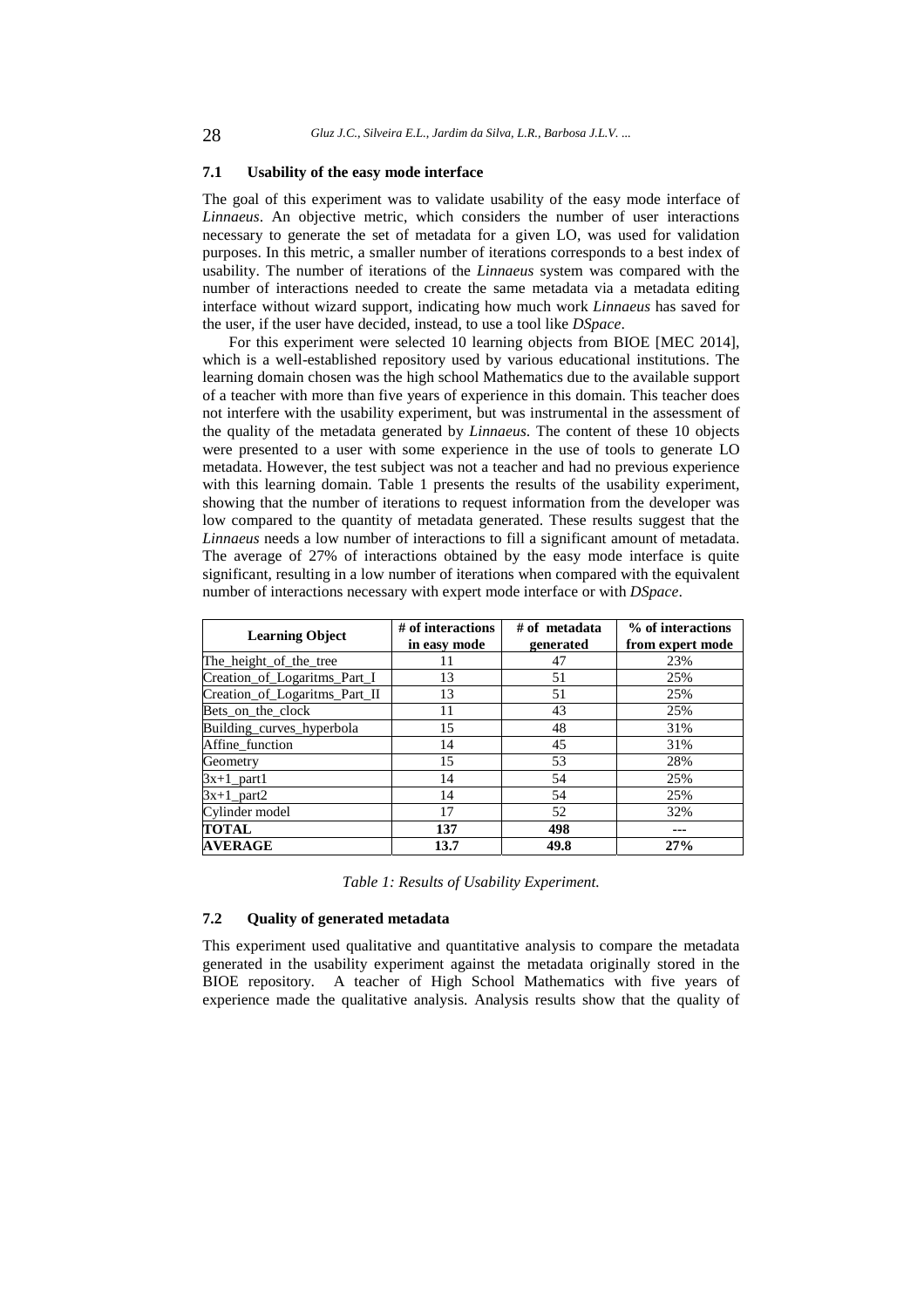metadata generated by the system depends on: (1) the quality of learning domain ontology; (2) the quality of the metadata inference rules; (3) the quality of answers produced by the user. The results indicated that, in the case of technical and educational metadata, *Linnaeus* was able to correctly deduce the metadata related to compatibility with operating systems, type of interactions and modes of use in classroom, as well as some aspects of accessibility.

Metadata with textual descriptions were obtained by inferences over the learning domain ontology combined with input data provided by the user. The text generated by *Linnaeus* usually introduced the general context of the teaching topic associated with the LO, but do not include details about its use or application. This can be highlighted comparing the text "*Objeto para Matematica Ensino Medio, com Conteudo Matematica Ensino Medio em Sistemas Lineares na área de Equacoes Lineares*" (freely translated as "*Object for High School Mathematics with High School Mathematics Contents about Linear Systems in Linear Equations area*"), generated by *Linnaeus*, with the text of the equivalent metadata in BIOE "*O programa apresenta a conjectura do problema 3x+1 e discute algumas curiosidades em torno dela para mostrar que, mesmo parecendo verdade, os matemáticos só consideram verdadeiro aquilo que é provado lógica e matematicamente*" (freely translated as "*The program presents the conjecture of 3x+1 problem and discusses some curiosities about this conjecture to show that, even seeming to be true, mathematicians only consider true something, which is mathematically and logically proved*"). The text produced by *Linnaeus* correctly defines the general context of this LO, but does not show any specific detail about the intended use of the LO. The text stored in BIOE is almost the opposite. The general context is limited, but there are several details that the teacher wants to associate with this object. Considering that the designer can change the generated text, this does not seems to be a problem.

The quantitative analysis compared the quantity of metadata elements generated by *Linnaeus* with the quantity of metadata elements stored on BIOE. Table 2 shows the results of this comparison.

| <b>Learning Object</b>        | # metadata gen. by Linnaeus | Linnaeus X BIOE $(\% )$ |  |
|-------------------------------|-----------------------------|-------------------------|--|
| The height of the tree        | 18                          | 86%                     |  |
| Creation_of_Logaritms_Part_I  | 17                          | 81%                     |  |
| Creation_of_Logaritms_Part_II | 17                          | 81%                     |  |
| Bets on the clock             | 19                          | 90%                     |  |
| Building_curves_hyperbola     | 16                          | 76%                     |  |
| Affine_function               | 19                          | 90%                     |  |
| Geometry                      | 18                          | 86%                     |  |
| $3x+1$ part1                  | 20                          | 95%                     |  |
| $3x+1$ part2                  | 20                          | 95%                     |  |
| Cylinder model                | 16                          | 76%                     |  |
| <b>TOTAL</b>                  | 180                         | ---                     |  |
| <b>AVERAGE</b>                | 18.0                        | 85.7%                   |  |

*Table 2: Quantitative analysis of metadata generated by Linnaeus.*

Note that BIOE only uses DCMI metadata. The 10 selected LO used 21 distinct DCMI metadata elements. The results in Table 2 show that *Linnaeus* can generate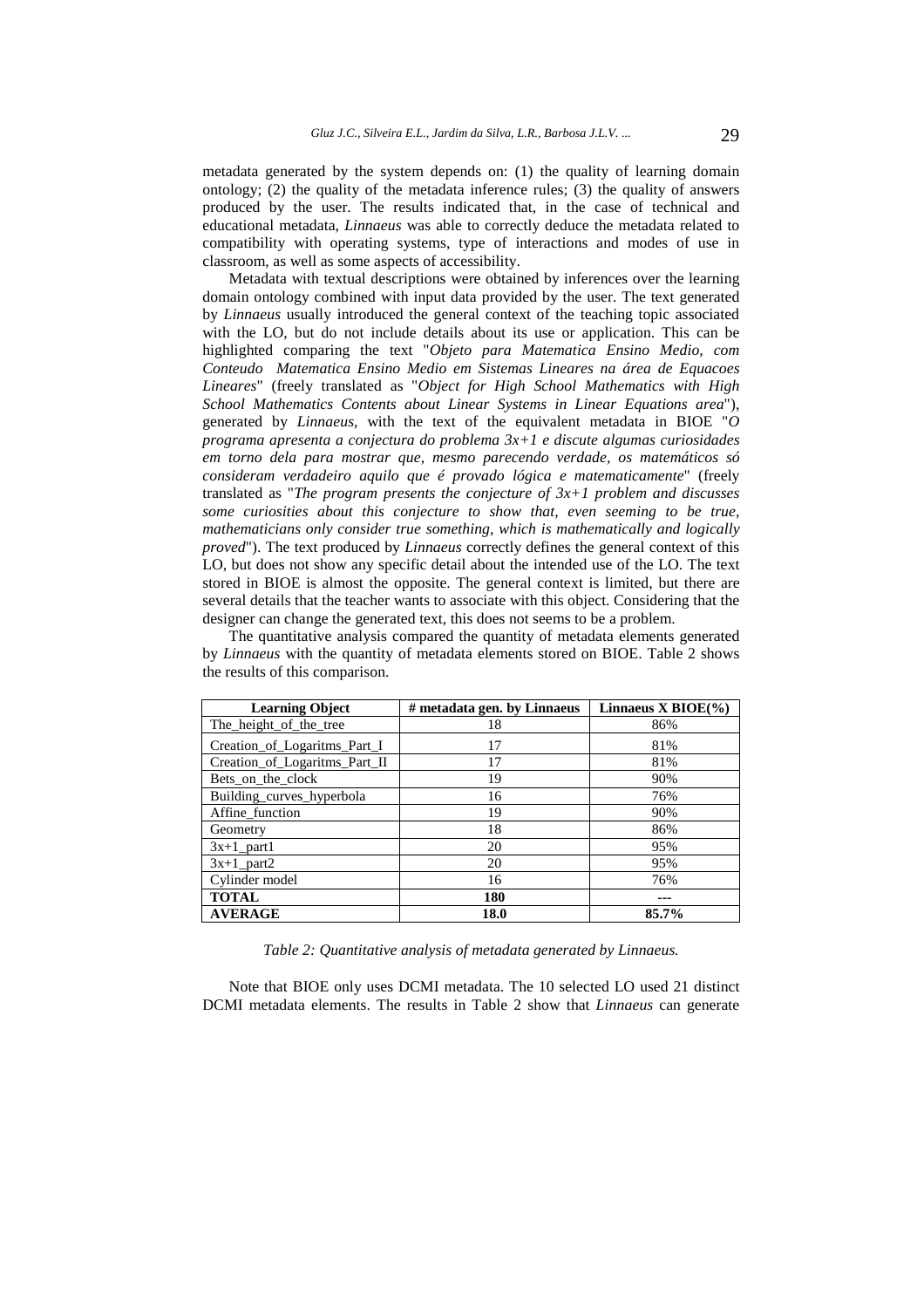from 76% to 95% of the metadata elements stored in BIOE. Results from Table 1 show that the easy mode interface requires an average of 13.7 interactions to generate LO metadata. Results from Table 2 show that easy mode interface is able to generate an average of 18 metadata from BIOE's set of metadata for the LO used in the experiment. Thus, on average 3 metadata must be added to complete the set of BIOE's metadata, requiring 3 more interactions outside of easy mode interface, besides the average 13.7 interactions already made. This is a 20% average reduction in the number of interactions necessary in the expert mode interface (or *DSpace* interface) to generate the same set of 21 metadata. Note that this is not the only gain from easy mode interface. This interface does not generate only the set of 21 metadata originally stored in BIOE for these LO, but can generate several other information (see Table 1).

### **7.3 Performance Evaluation**

The goal of performance evaluation was to measure the execution time of operations to load and query LO in the semantic database, when an increasing quantity of LO is stored in the database. An external LO repository was selected to be the source of metadata information. The repository chosen was BIOE [MEC 2014] that at the time of the tests contained approximately 17,600 learning objects. Then the semantic database of *MSSearch* was populated with more than 11.000 learning objects from this repository. This included all BIOE objects that contained educational materials related to Mathematics.

Table 3 shows the amount of learning objects loaded (# of LO) along with their respective load times. Moreover, the table shows the number of RDF triples needed to store LO metadata as well as the average number of triples loaded by second. The load time remained linearly proportional to the number of objects, indicating a possible maximum complexity of order  $O(n)$  for this process.

| # of $LO$ | Time (sec.) | <b>RDF</b> Triples | Triples per Sec. |
|-----------|-------------|--------------------|------------------|
| 99        | 13          | 2354               | 181.08           |
| 198       | 14          | 5107               | 364.79           |
| 412       | 17          | 9836               | 578.59           |
| 897       | 20          | 17928              | 896.40           |
| 1888      | 24          | 39883              | 1661.79          |
| 4196      | 33          | 72446              | 2195.33          |
| 11088     | 66          | 192785             | 2920.98          |

*Table 3: Load operation performance experiment.*

Another experiment executed a complex SPARQL query, in order to recover the identifier, keywords, description, location, hardware platform and title of all learning objects stored in the semantic repository, sorted by title. The time spent for this query execution can be seen in Table 4. According to the results, the performance of query operation appears to be logarithmically proportional when the number of LO stored in the repository ranges from 99 to 4200, passing to a more linear performance after 4200. Despite the need for further testing, these data are indicative of a possible optimal performance of order  $O(log(n))$  for the search, with a possible maximum of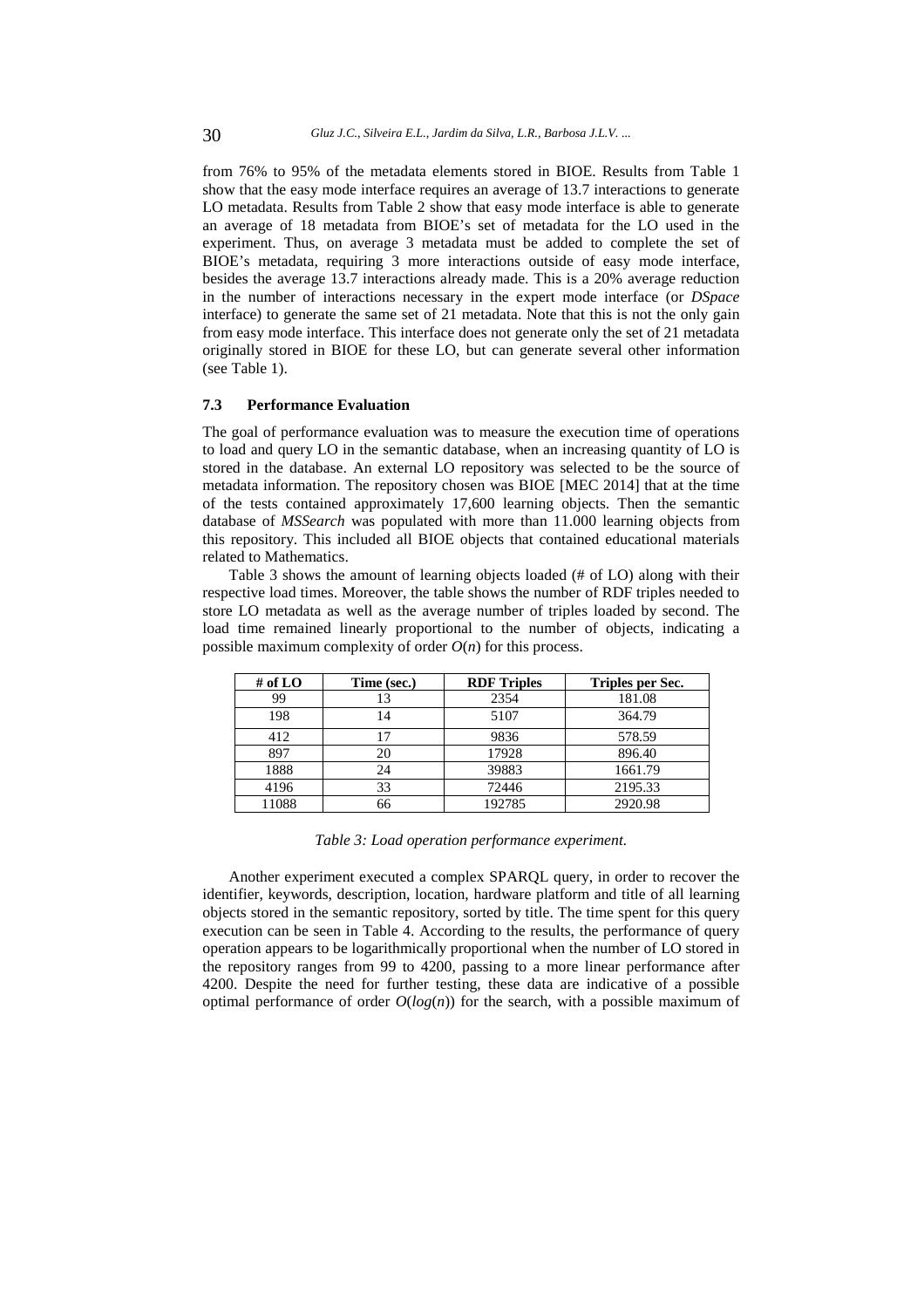order  $O(n)$ , both good results for queries. The results of the performance experiments suggest that semantic repository technology supports a relatively large amount of metadata without compromising performance.

| # of $LO$ | Time(s) | LO per Sec. |
|-----------|---------|-------------|
| 99        | 1.78    | 55.6        |
| 198       | 2.11    | 93.8        |
| 412       | 2.81    | 146.6       |
| 897       | 3.27    | 274.3       |
| 1888      | 5.07    | 372.3       |
| 4196      | 6.30    | 635.7       |
| 11088     | 14.28   | 776.4       |

*Table 4: Query operation performance experiment*

### **7.4 User Perception Evaluation**

The goal of this experiment was to evaluate the quality of query results returned by *MSSearch* when compared to results returned by BIOE [MEC 2014] search engine for similar queries. The learning domain was High School Mathematics. The experiment was conducted by four teachers with post-graduation in Mathematics and 10 years of experience teaching Mathematics. Teachers could create terms for the search of their choice (eg "polynomials") and then submit to *MSSearch* and BIOE. Each teacher made two separate searches, with two different keywords. Based on query results, teachers filled an assessment form. Table 5 summarizes the results of the experiment.

*MSSearch* consistently returned best query results than BIOE. In particular, the relevancy of results returned by *MSSearch* (third item) and the ordering of these results (fifth item) were considered by users highly satisfactory for *MSSearch*, when compared with BIOE: 62.5% of answers produced by *MSSearch* were considered relevant and well-ordered against only 12.5% of the answers produced by BIOE for the same searches.

# **8 Conclusions**

This article shows how to combine the state of the art in agent, ontology and LO metadata technologies to build the basic services of a LO semantic repository. The article addresses how to integrate ontology and agent engineering to build this application.

The *Linnaeus* system provides the metadata creation and editing services of the semantic repository. This system was designed to reduce significantly the amount of work necessary to fill the metadata for a particular LO. Usability experiments showed that a significant reduction in the work is possible. Quality experiments highlighted the need for good quality learning domain ontologies to generate metadata of quality, but also showed evidences that *Linnaeus* can succeed in attain this goal if this condition is satisfied.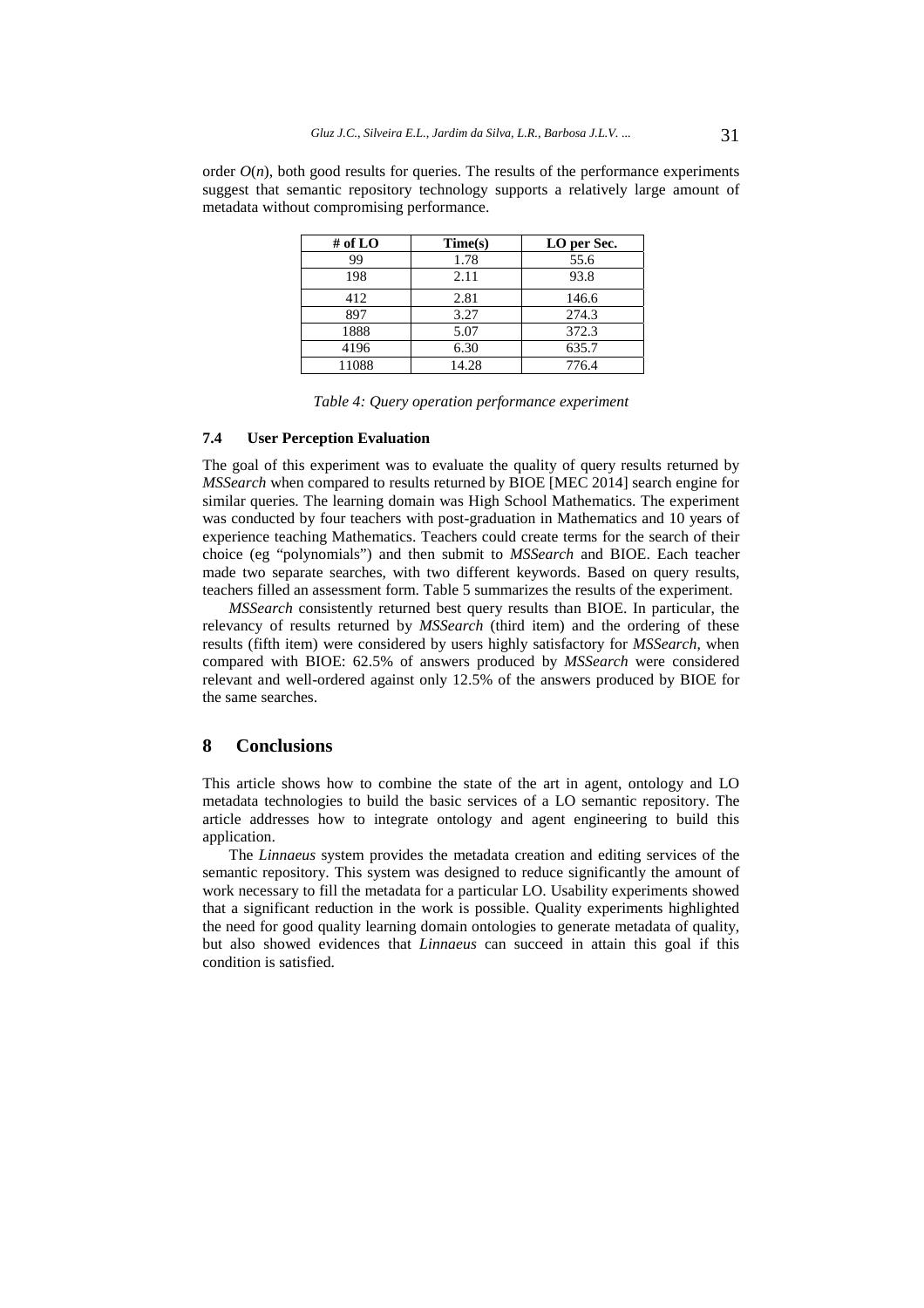| The system returned some result?                  | Yes        | N <sub>0</sub> | <b>Partial</b> |
|---------------------------------------------------|------------|----------------|----------------|
| <b>MSSearch</b>                                   | 75.0%      | $0.0\%$        | 25.0%          |
| <b>BIOE</b>                                       | 75.0%      | 25.0%          | $0.0\%$        |
| The results were as expected?                     | <b>Yes</b> | No             | Partial        |
| <b>MSSearch</b>                                   | 62.5%      | 25.0%          | 12.5%          |
| <b>BIOE</b>                                       | 37.5%      | 50.0%          | 12.5%          |
| The results were relevant?                        | <b>Yes</b> | N <sub>0</sub> | <b>Partial</b> |
| <b>MSSearch</b>                                   | 62.5%      | $0.0\%$        | 37.5%          |
| <b>BIOE</b>                                       | 12.5%      | 50.0%          | 37.5%          |
| The results were in the context of the search?    | <b>Yes</b> | N <sub>0</sub> | Partial        |
| MSSearch                                          | 50.0%      | 25.0%          | 25.0%          |
| <b>BIOE</b>                                       | 37.5%      | 37.5%          | 25.0%          |
| The results were well-ordered by their relevancy? | <b>Yes</b> | N <sub>0</sub> | Partial        |
| MSSearch                                          | 62.5%      | 12.5%          | 25.0%          |
| <b>BIOE</b>                                       | 12.5%      | 75.0%          | 12.5%          |
| The number of results was limited as asked?       | Yes        | N <sub>0</sub> | Partial        |
| MSSearch                                          | 75.0%      | 12.5%          | 12.5%          |
| <b>BIOE</b>                                       | 25.0%      | 25.0%          | 50.0%          |
| The quantity of information was satisfactory?     | <b>Yes</b> | N <sub>0</sub> | <b>Partial</b> |
| <b>MSSearch</b>                                   | 50.0%      | 25.0%          | 25.0%          |
| <b>BIOE</b>                                       | 37.5%      | 50.0%          | 12.5%          |
| The answering time was OK?                        | <b>Yes</b> | N <sub>0</sub> | <b>Partial</b> |
| MSSearch                                          | 50.5%      | 50.0%          | 0.0%           |
| <b>BIOE</b>                                       | 50.0%      | 12.5%          | 37.5%          |

#### *Table 5: Results from User Perception Experiment.*

The use of ontology alignment techniques in *MSSearch* system allows integrating ontologies from different sources, resulting in greater coverage of knowledge and information sharing in the search engine. The direct use of alignment techniques sometimes does not present satisfactory results, mainly when there are big differences in the structure and vocabularies of the ontologies. To solve this issue, *MSSearch* implemented and tested a new ontology alignment mechanism based on OWL annotations that enabled the system to locate learning objects based on the semantic context. The initial experiment on the quality of query results produced by *MSSearch* was positively evaluated by users. However, more tests should be executed for a better assessment of this quality. On the other way, the good results of the performance experiment and the volume of data processes in this experiment, indicate that *MSSearch* has good possibilities to become a fully production system, being able to provide the core to search facilities in a semantic LO repository. These results provide evidences of the feasibility of integrated use of *Linnaeus* and *MSSearch* to provide the core services of a semantic repository of learning objects. They also show that this kind of solution for a LO repository can bring good results for the users.

In this work we applied alignment techniques only to educational domain ontologies. However, we intend to apply these techniques with ontologies from other areas. This is a relevant new line of research based on the results presented in this article. Another new possibility of research is to explore automatic ontology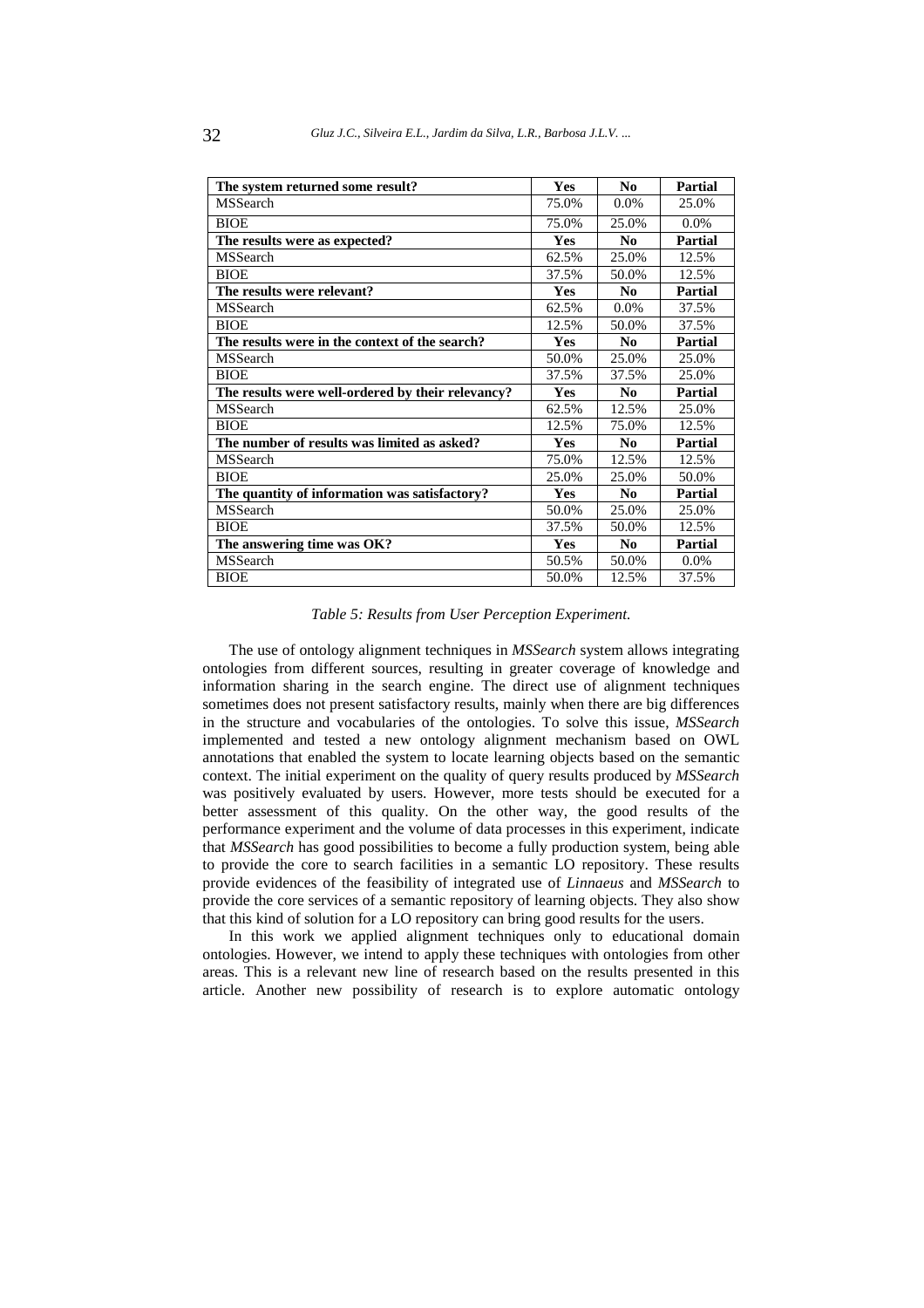annotation mechanisms. *MSSearch* results show that the use of annotations can be an efficient tool to aid the aligning of OWL ontologies. However, the annotation process is done manually, requiring some prior knowledge of the structure of the ontologies to be aligned. So, a relevant research approach is to discover mechanisms and techniques that allow these annotations to be made with minimum interference from users, preferably automatically.

### **References**

[ADL 2004] Advanced Distributed Learning (ADL) - SCORM 4th Edition Specification, 2004, http://adlnet.gov/adl-research/scorm/scorm-2004-4th-edition.

[Arias et al. 2009] Arias, F., Moreno, J. Ovalle, D.: Integration Model of E-Learning based on Pedagogical Software Agents and Collaborative Learning Environments; In Proc IFIP World Conference on Computers in Educaton (WCCE), 2009, 1–10.

[Baader et al. 2007] Baader, F., Horrocks, I., Sattler, U.: Chapter 3: Description Logics; in Harmelen, F., Lifschitz, V., Porter, B. (eds), Handbook of Knowledge Representation, Elsevier, 2007.

[Ball and Tenney 2008] Ball, S., Tenney, J.: Xerte - A User-Friendly Tool for Creating Accessible Learning Objects; in Proc. 11th Int. Conference on Computers Helping People with Special Needs, Lecture Notes in Computer Science, vol. 5105, Springer, 2008, 291–294.

[Berners-Lee et al. 2001] Berners-Lee, T., Hendler, J., Lassila, O.: The Semantic Web; Scientific American Magazine, 29-37, May 2001.

[Bittencourt et al. 2009] Bittencourt, I., Costa, E., Silva, M., Soares, E.: A computational model for developing semantic web-based educational systems; Knowledge-Based Systems, 22, 4, 302–315, 2009.

[Bittencourt et al. 2008] Bittencourt, I., Costa, E.B., Neto, B.F.S., Menezes, J.G.M., Melo, J.S.S., Fernada, E., Silva, A.P, Brasil, L.M.: Constructing Intelligent Tutoring Systems Based on a Multiagent Architecture; in Vicari, R.M., Jaques, P.A., Verdin, R. (eds.), Agent-Based Tutoring Systems by Cognitive and Affective Modeling, IGI Press, 28–59,2008.

[Bittencourt et al. 2008] Bittencourt, I., Isotani, S., Costa, E., Mizoguchi, R.: Research Directions on Semantic Web and Education; Scientia, 19, 1, 60–67, 2008.

[Clarksia 2014] Clarksia: Pellet System, 2014, http://clarkparsia.com/pellet.

[Cohen et al. 2003] Cohen, W.W., Ravikumar, P., Fienberg, S.E.: A comparison of string distance metrics for name-matching tasks; in Proc. 18th Int. Joint Conference on Artificial Intelligence (IJICAI) - Workshop on Information Integration on the Web, 2003, 73–78.

[D'Aquin et al. 2013] D'Aquin, M., Adamou, A., Dietze, S.: Assessing the Educational Linked Data Landscape; in Proc. 5th Annual ACM Web Science Conference (WebSci), 2013, 43–46.

[David et al. 2010] David, J., Euzenat, J., Scharffe, F., Santos, C.T.: The Alignment API 4.0; Journal Semantic Web, 2, 1, 3–10, 2010.

[Dietze et al. 2007] Dietze, S., Gugliotta, A., Domingue, J.: A Semantic Web Service oriented Framework for adaptive Learning Environments; in Proc. 4th European Semantic Web Conference (ESWC), Lecture Notes in Computer Science, vol. 4519, Springer, 2007, 701–715.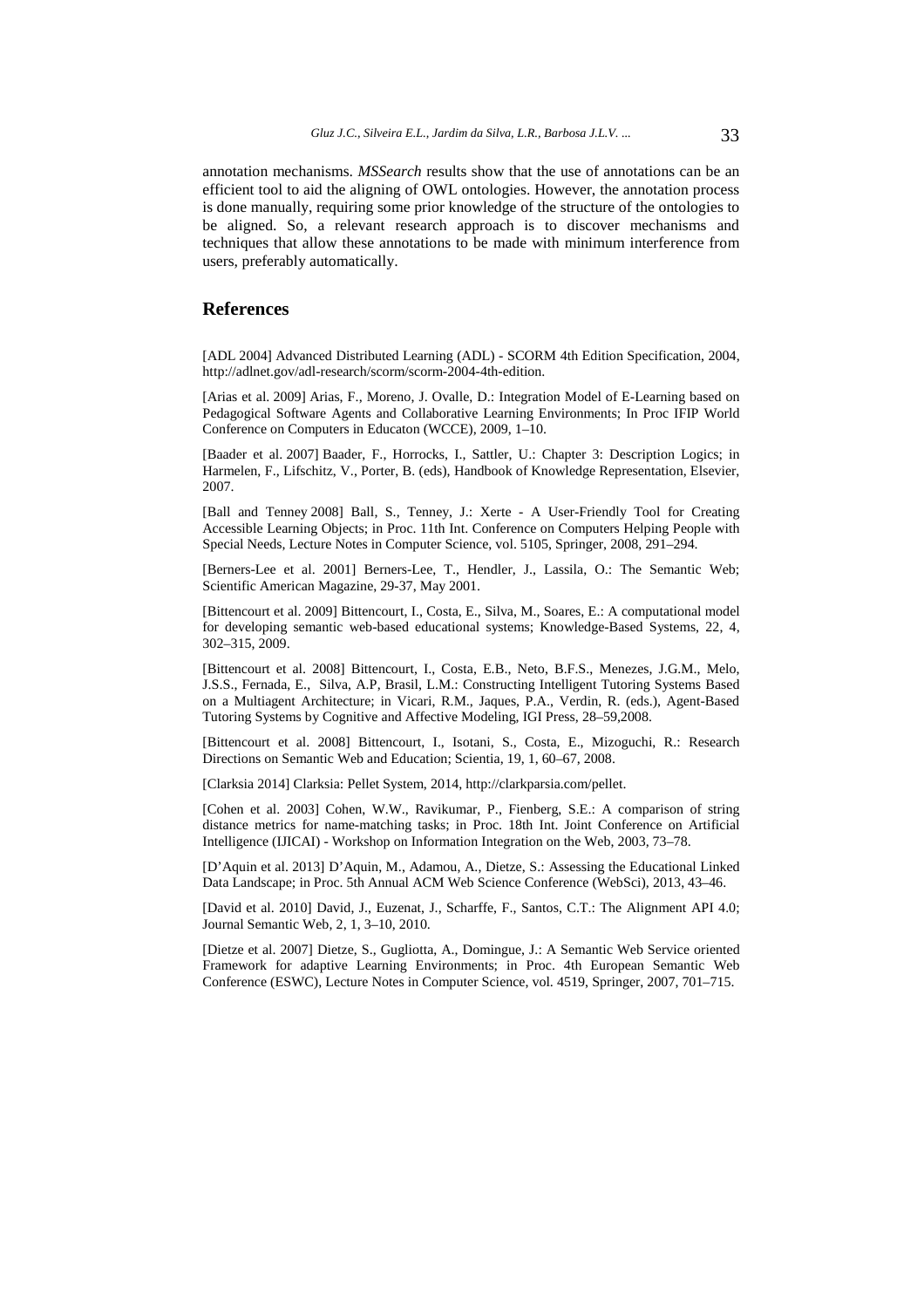[Dietze et al. 2009] Dietze, S., Gugliotta, A., Domingue, J.: Supporting Interoperability and Context-Awareness in E-Learning through Situation-driven Learning Processes; International Journal of Distance Education Technologies, 7, 2, 20–43, 2009.

[Ehrig 2007] Ehrig, M.: Ontology Alignment: Bridging the Semantic Gap, Springer, 2007.

[Euzenat and Shvaiko 2013] Euzenat, J., Shvaiko, P.: Ontology Matching, Springer, 2013.

[Frasson et al. 2005] Frasson, C., Chaffar, S., Abdel Razek, M., Ochs, M.: Emotion Recognition Agent for On-Line Learning Systems; in Proc. 18th Int. FLAIRS Conference, 2005,1-2.

[Freeloms 2014] Freeloms Systems, 2014, http://www.freeloms.org.

[Giraffa and Vicari 1998] Giraffa, L., Vicari, R.M.: The Use of Agents Techniques on Intelligent Tutoring Systems; in Proc. 18th International Conference of the Chilean Computer Science Society (SCCC), 1998, 12–14.

[Gluz and Vicari 2012] Gluz, J.C., Vicari, R.M.: An OWL Ontology for IEEE-LOM and OBAA Metadata; in Proc. 11th International Conference on Intelligent Tutoring Systems (ITS), Lecture Notes in Computer Science, vol. 7315, Springer, 2008, 691–693.

[Gluz et al. 2012] Gluz, J.C., Vicari, R.M., Passerino, L.M.: An Agent-Based Infrastructure for the Support of Learning Objects Life-Cycle; in Proc. 11th Int. Conf. on Intelligent Tutoring Systems (ITS), Lecture Notes in Computer Science, vol. 7315, Springer, 2008, 696–698.

[G.-Barbone and A.-Rifon 2010] Gonzalez-Barbone, V., Anido-Rifon, L.: From SCORM to Common Cartridge: A step forward; Computers & Education, 54, 1, 88–102, 2010.

[Gruber 1993] Gruber, T.R.: A Translation Approach to Portable Ontologies Specifications; Knowledge Acquisition, 5, 2, 199–220, 1993.

[Gunter 2009] Gunter, D.W.: Semantic search; Bulletin of the American Society for Information Science and Technology, 36, 1, 36–37, 2009.

[Gürer 1998] Gürer, D.: The Use of Distributed Agents in Intelligent Tutoring; in Proc 2nd ITS Workshop on Pedagogical Agents, 1998, 20–25.

[Hayashi et al. 2009] Hayashi, Y., Isotani, S., Bourdeau, J., Mizoguchi, R.: Toward a Learning/Instruction Process Model for Facilitating the Instructional Design Cycle; in Tatnall, A., Jones, A. (eds.), Education and Technology for a Better World, Springer, 138–147, 2009.

[IEEE 2002] IEEE Standard for Learning Object Metadata-1484.12.1-2002, 2002, http//dx.doi.org/10.1109/IEEESTD.2002.94128.

[IMS 2014] IMS Learner Information Packaging Information Model Specification, 2014, http://www.imsglobal.org/profiles/lipinfo01.html.

[Isotani et al. 2009] Isotani, S., Mizoguchi, R., Bittencourt, I., Costa, E.: State of the Art in Semantic Web and Web 2.0: Potentialities and Tendencies of the New Generation of Educational Environments on Internet; Brazilian Journal on Informatics in Education, 17, 1, 30- 42, 2009.

[Kunze and Baker 2007] Kunze, J., Baker, T.: The Dublin Core Metadata Element Set, 2007, http://www.ietf.org/rfc/rfc5013.txt.

[MEC 2014] MEC: BIOE - International Database of Educational Objects - Ministério da Educação e Cultura (MEC), 2014, http://objetoseducacionais2.mec.gov.br/?locale=en.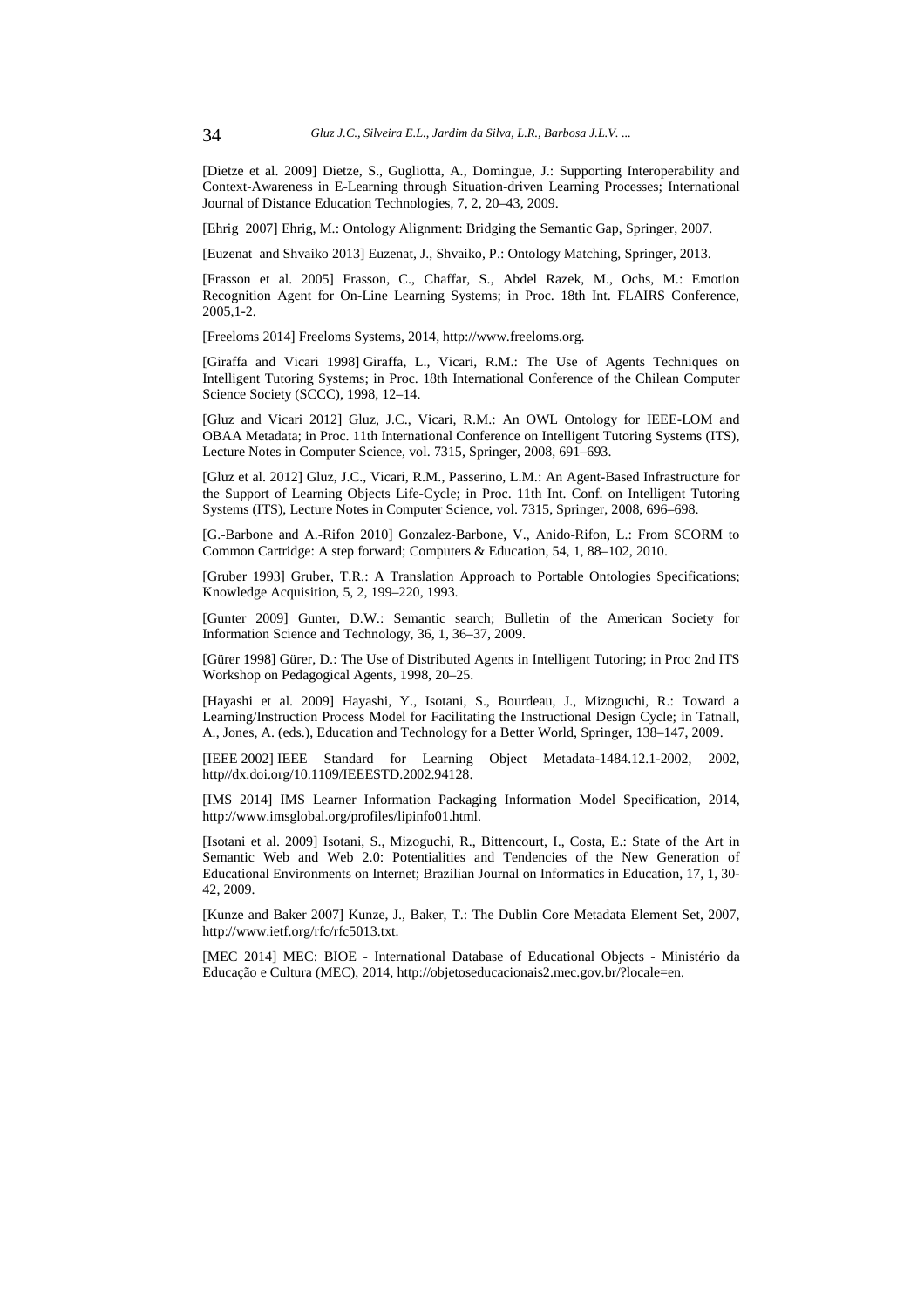[Mizoguchi et al. 2007] Mizoguchi, R., Hayashi, Y., Bourdeau, J.: Inside Theory-Aware and Standards-Compliant Authoring System; in Proc 5th International Workshop on Ontologies and Semantic Web for E-Learning (SWEL), 2007, 1–18.

[NISO 2004] National Information Standards Organization (NISO), Understanding Metadata, 2004, http://www.niso.org/publications/press/UnderstandingMetadata.pdf.

[Ochs et al. 2011] Ochs, C., Tian, T., Geller, J., Chun, S.A.: Google Knows Who is Famous Today - Building an Ontology from Search Engine Knowledge and DBpedia; in Proc 5th IEEE International Conference on Semantic Computing (ICSC), 2011, 320–327.

[Orengo and Huyck 2001] Orengo, V. M., Huyck, C.: Stemming Algorithm for Portuguese Language; in Proc 8th International Symposium on String Processing and Information Retrieval (SPIRE), 2001, 186–193.

[Polsani 2003] Polsani, P. R.: Use and Abuse of Reusable Learning Objects; Journal of Digital Information, 3, 4, 1–10, 2003.

[Ramachandran and Sujatha 2011] Ramachandran, A., Sujatha, R.: Semantic Search Engine: A Survey; International Journal of Computer Technology and Applications, 2, 6, 1806–1811, 2011.

[Schreiner et al. 2012] Schreiner, P., Rossi, L., Nunes, M., Vicari, R.M.: FEB + OBAA: Cataloging and retrieving Learning Objects effectively; In Proc Workshop on Applications to Provide Learning and Teaching Support (CBIE), 2012, 1–5.

[Shvaiko and Euzenat 2011] Shvaiko, P., Euzenat, J.: Ontology Matching: State of the Art and Future Challenges; IEEE Transact. on Knowledge and Data Engineering, 25, 1, 158–176, 2011.

[Silveira et al. 2004] Silveira, R., Gomes, R. E., Pinto, H.V., Vicari, R. M.: Intelligent learning objects: An agent based approach of learning objects; in Proc 7th International Conference on Intelligent Tutoring Systems (ITS), 2004, 886–888.

[Sklar and Richards 2006] Sklar, S., Richards, D.: The use of agents in human learning systems; in Proc 5th International Joint Conference on Autonomous Agents and Multiagent Systems (AAMAS), 2006, 767–774.

[Smith et al. 2003] Smith, M., Barton, M., Bass, M., Branschofsky, M., McClellan, G., Stuve, D., Tansley, R., Walker, J.H.: DSpace: An Open Source Dynamic Digital Repository; D-LIB Magazine. 9, 1, 2003.

[Stoilescu 2008] Stoilescu, D.: Modalities of Using Learning Objects for Intelligent Agents in Learning; Interdisciplinary Journal of E-Learning and Learning Objects, 4, 2008.

[Teixeira et al. 2012] Teixeira, T.N., Campos, F., Braga, R., Santos, N., Mattos, E.: BROAD Project: Semantic Search and Application of Learning Objects; IEEE Technology and Engineering Education, 7, 3, 23–32, 2012.

[Vicari et al. 2010] Vicari, R.M., Gluz, J.C., Passerino, L., Santos, E., Primo, T., Rossi, L., Bordignon, A., Behar, P., Filho, R., Roesler, V.: The OBAA Proposal for Learning Objects Supported by Agents; in Proc 9th International Conference on Autonomous Agents and Multiagent Systems (AAMAS), 2010, 1–4.

[W3C 2012] W3C: OWL 2 Web Ontology Language - Structural Specification and Functional-Style Syntax (Second Edition), 2012, https://www.w3.org/TR/owl2-syntax.

[Weiss 2013] Weiss, G.: Multiagent Systems, MIT Press, 2013.